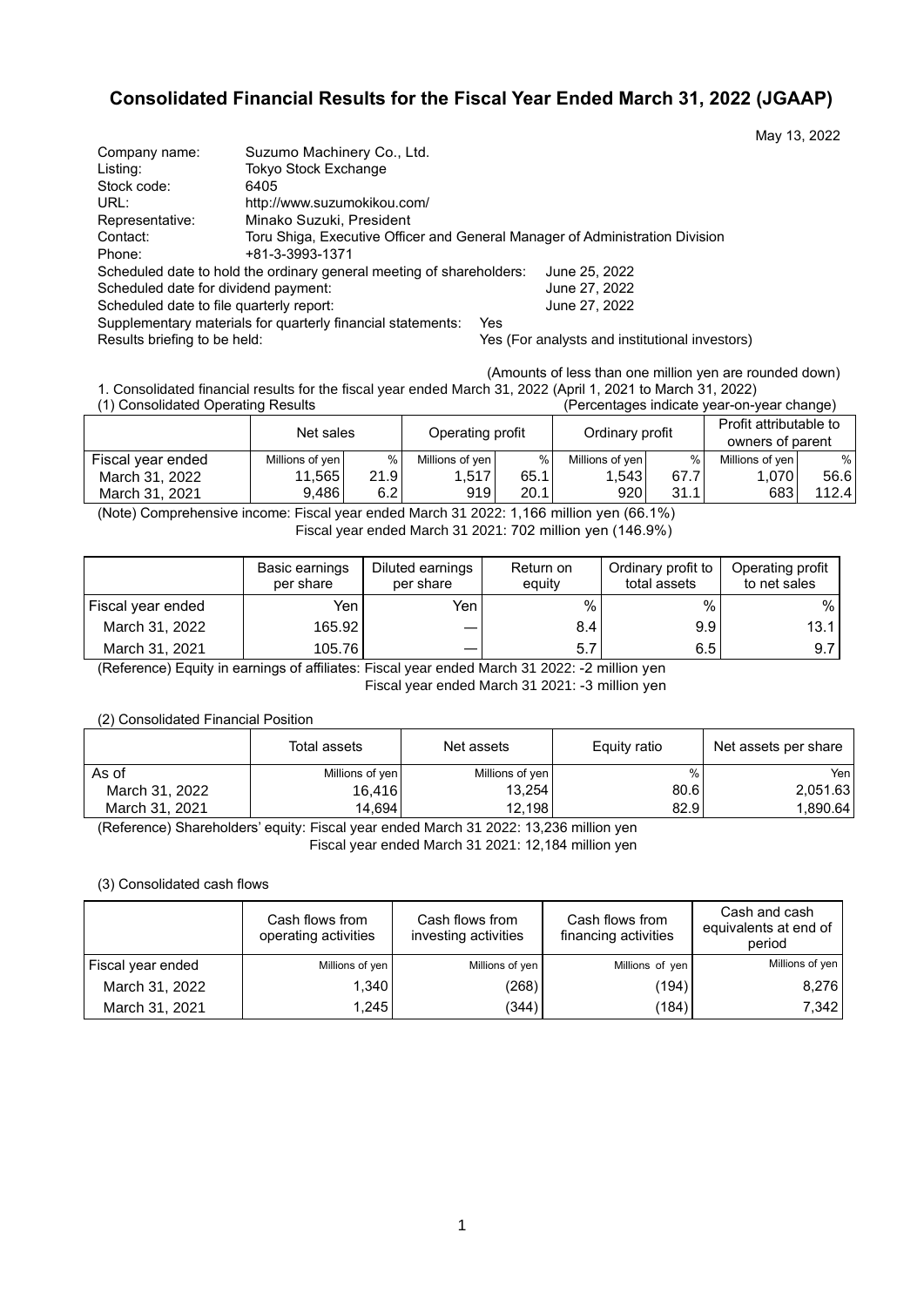## 2. Dividends

|                                                    |                        | Annual dividends       | Total                  |          |       |                  |                                |                                              |
|----------------------------------------------------|------------------------|------------------------|------------------------|----------|-------|------------------|--------------------------------|----------------------------------------------|
|                                                    | 1st<br>quarter-<br>end | 2nd<br>quarter-<br>end | 3rd<br>quarter-<br>end | Year-end | Total | dividend<br>paid | Payout ratio<br>(Consolidated) | Dividends to<br>net assets<br>(Consolidated) |
| Fiscal year ended                                  | Yen                    | Yen                    | Yen                    | Yen      | Yen   | Millions of yen  | $\%$                           | %                                            |
| March 31, 2021                                     |                        | 0.00                   | –                      | 20.00    | 20.00 | 128              | 18.9                           | 1.1                                          |
| March 31, 2022                                     |                        | 0.00                   | –                      | 40.00    | 40.00 | 258              | 24.1                           | 2.2                                          |
| Fiscal year ending<br>March 31, 2023<br>(forecast) |                        | 30.00                  |                        | 32.00    | 62.00 |                  | 30.4                           |                                              |

3. Consolidated earnings forecast for the fiscal year ending March 31, 2023 (April 1, 2022 to March 31, 2023) (Percentages indicate year-on-year change)

| $\mu$ or contraged indicate your only our change. |                 |      |                   |      |                   |      |                        |      |                    |  |
|---------------------------------------------------|-----------------|------|-------------------|------|-------------------|------|------------------------|------|--------------------|--|
|                                                   | Net sales       |      | Operating profit  |      | Ordinary profit   |      | Profit attributable to |      | Earnings per share |  |
|                                                   |                 |      |                   |      |                   |      | owners of parent       |      |                    |  |
|                                                   | Millions of yen |      | % Millions of yen |      | % Millions of yen |      | % Millions of yen      | $\%$ | Yen                |  |
| Full-vear                                         | 13.000          | 12.4 | .800 <sub>1</sub> | 18.6 | .800              | 16.6 | 1.315                  | 22.9 | 203.62             |  |

Notes:

(1) Changes in significant subsidiaries during the period under review (changes in specified subsidiaries resulting in a change in the scope of consolidation): None

Newly included: Excluded:

(2) Changes in accounting policies, changes in accounting estimates, and retrospective restatement

| 1) Changes in accounting policies due to revision of accounting standards: | Yes  |
|----------------------------------------------------------------------------|------|
| 2) Changes in accounting policies due to other reasons:                    | None |
| 3) Changes in accounting estimates:                                        | None |
| 4) Retrospective restatement:                                              | None |
|                                                                            |      |

(3) Total number of issued shares (common stock)

| 1) Total number of issued shares at the end of the period (including treasury shares): |                  |
|----------------------------------------------------------------------------------------|------------------|
| March 31, 2022:                                                                        | 6,480,000 shares |
| March 31, 2021:                                                                        | 6,480,000 shares |
| 2) Total number of treasury shares at the end of the period:                           |                  |
| March 31, 2022:                                                                        | 28,450 shares    |
| March 31, 2021:                                                                        | 35,598 shares    |
| 3) Average number of shares outstanding during the period:                             |                  |
| March 31, 2022:                                                                        | 6,449,859 shares |
| March 31, 2021:                                                                        | 6,461,987 shares |

(Reference) Summary of non-consolidated financial results

1. Non-consolidated financial results for the fiscal year ended March 31, 2022 (April 1, 2021 to March 31, 2022) (Percentage figures indicate year-on-year changes)

|                   |                    |               |                    |      |                    |      |                    | ີ    |
|-------------------|--------------------|---------------|--------------------|------|--------------------|------|--------------------|------|
|                   | Net sales          |               | Operating profit   |      | Ordinary profit    |      | Profit             |      |
| Fiscal year ended | Millions of<br>ven | $\frac{0}{0}$ | Millions of<br>yen | %    | Millions of<br>ven | $\%$ | Millions of<br>ven | %    |
| March 31, 2022    | 9.824              | 20.3          | 1.091              | 59.8 | 1.243              | 64.8 | 956                | 61.2 |
| March 31, 2021    | 8,163              | 4.2           | 683                | 19.1 | 754                | 21.3 | 593                | 96.8 |

|                   | Basic earnings per<br>share | Diluted earnings per<br>share |  |
|-------------------|-----------------------------|-------------------------------|--|
| Fiscal year ended | Yen                         | Yen                           |  |
| March 31, 2022    | 148.31                      |                               |  |
| March 31, 2021    | 91.81                       |                               |  |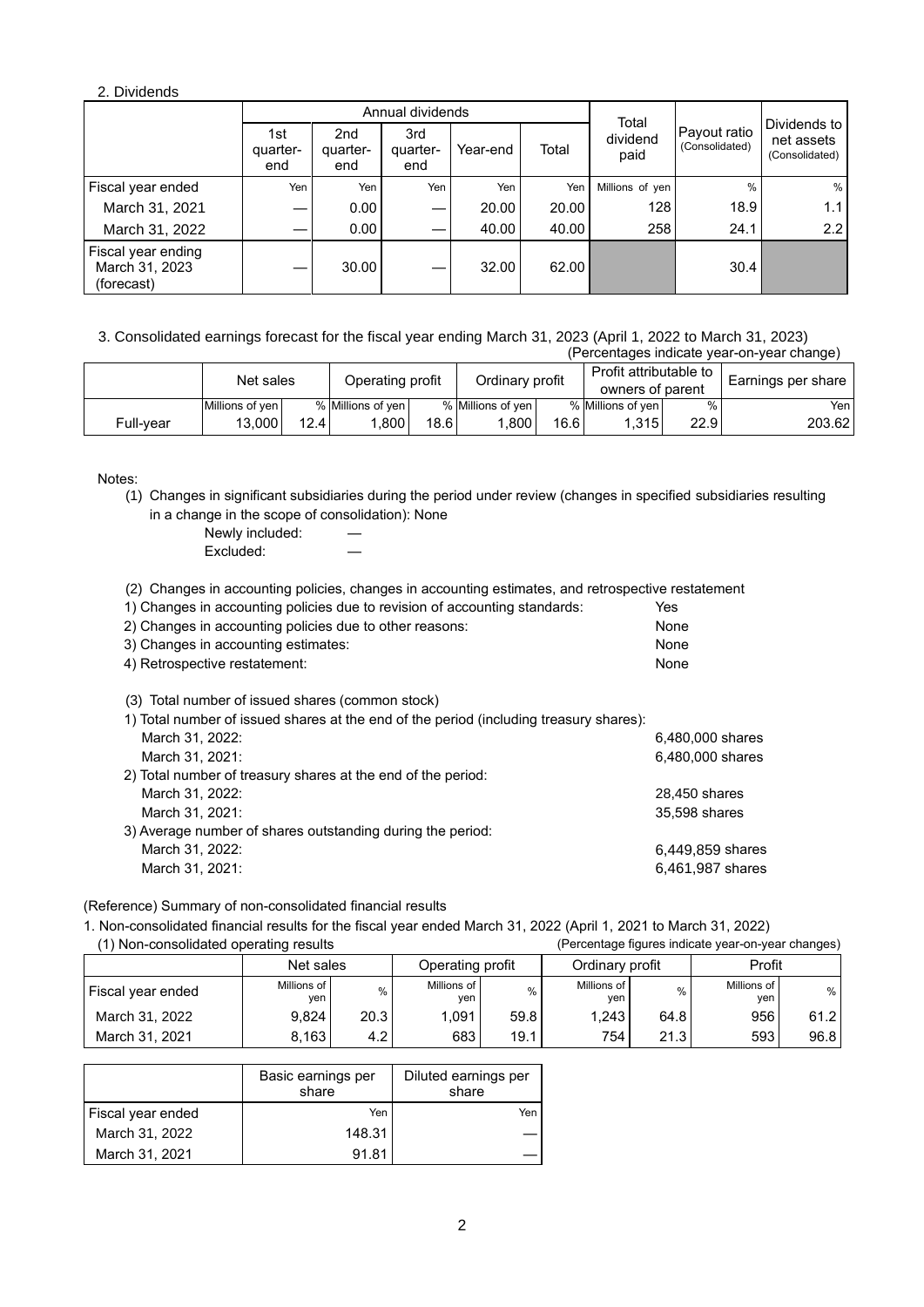(2) Non-consolidated financial position

|                | Total assets    | Net assets      | Equity ratio | Net assets per share |
|----------------|-----------------|-----------------|--------------|----------------------|
| As of          | Millions of yen | Millions of yen |              | Yen I                |
| March 31, 2022 | 14,971          | 12.676          | 84.7         | 1,964.89             |
| March 31, 2021 | 13.936          | 11.839          | 84.9         | 1,837.14             |

(Reference) Shareholders' equity: Fiscal year ended March 31 2022: 12,676 million yen Fiscal year ended March 31 2021: 11,839 million yen

2. Forecast for the fiscal year ending March 31, 2023 (April 1, 2022 to March 31, 2023)

The Company has omitted the disclosure of non-consolidated earnings forecasts from the fiscal year ended March 31, 2022.

\* The financial statements are outside the scope of reviews by certified public accountants and auditing firms.

\* Explanation of the proper use of financial results forecast and other notes

Forward-looking statements in this document, including outlook on future performance, are based on currently available information and certain assumptions that the Company regards as reasonable, and actual results may differ substantially from the projections herein depending on various factors. For the preconditions of and precautions in using the financial results forecast, please refer to "1. Summary of Business Results" on page 2 of the Attachment.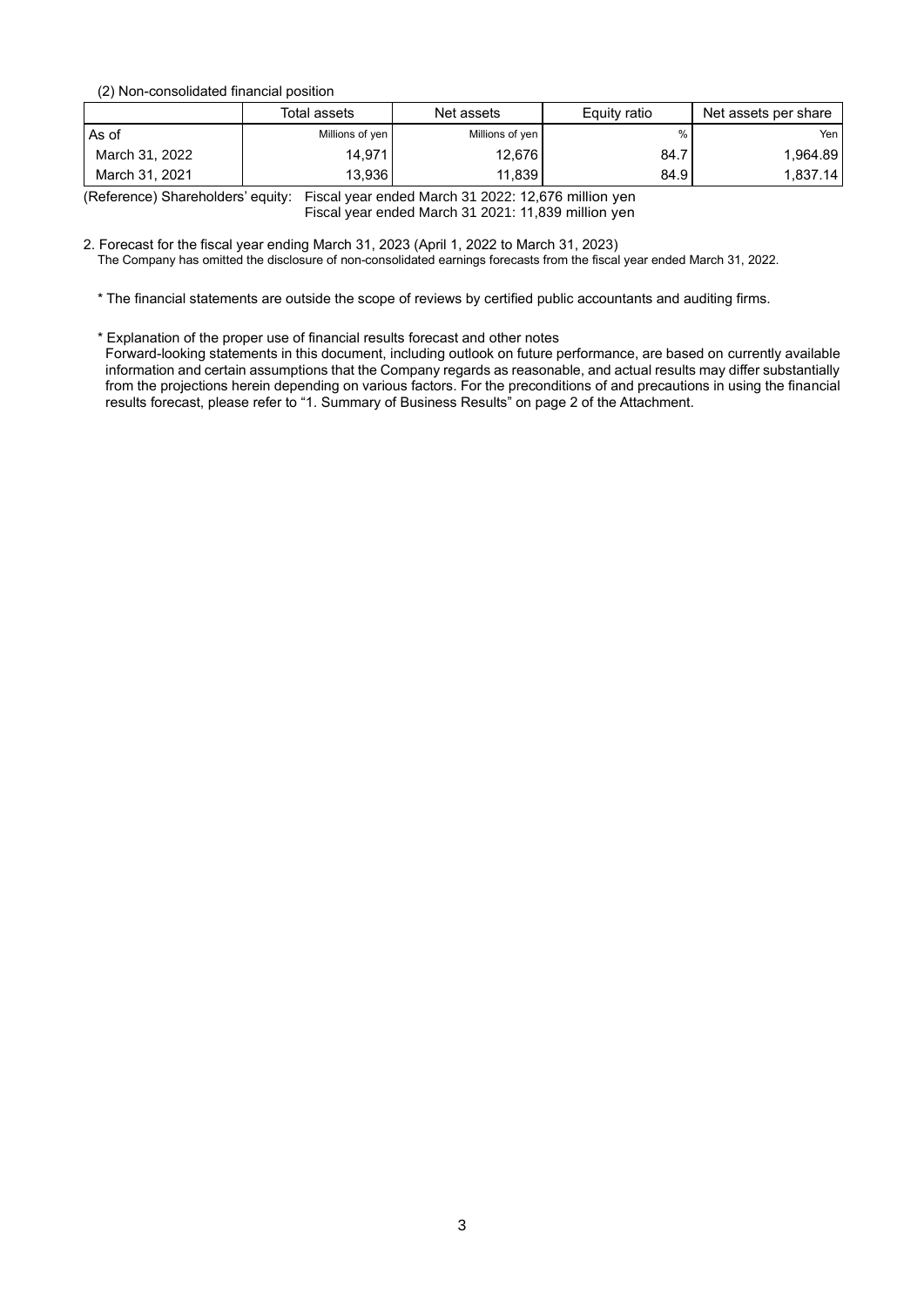# Contents of Attached Materials

| 2             |
|---------------|
| $\mathcal{P}$ |
| 3             |
| 3             |
| 4             |
| 5             |
| 6             |
| 6             |
| 8             |
| 10            |
| 12            |
| 14            |
| 14            |
| 14            |
| 15            |
| 15            |
| 15            |
| 16            |
| 16            |
|               |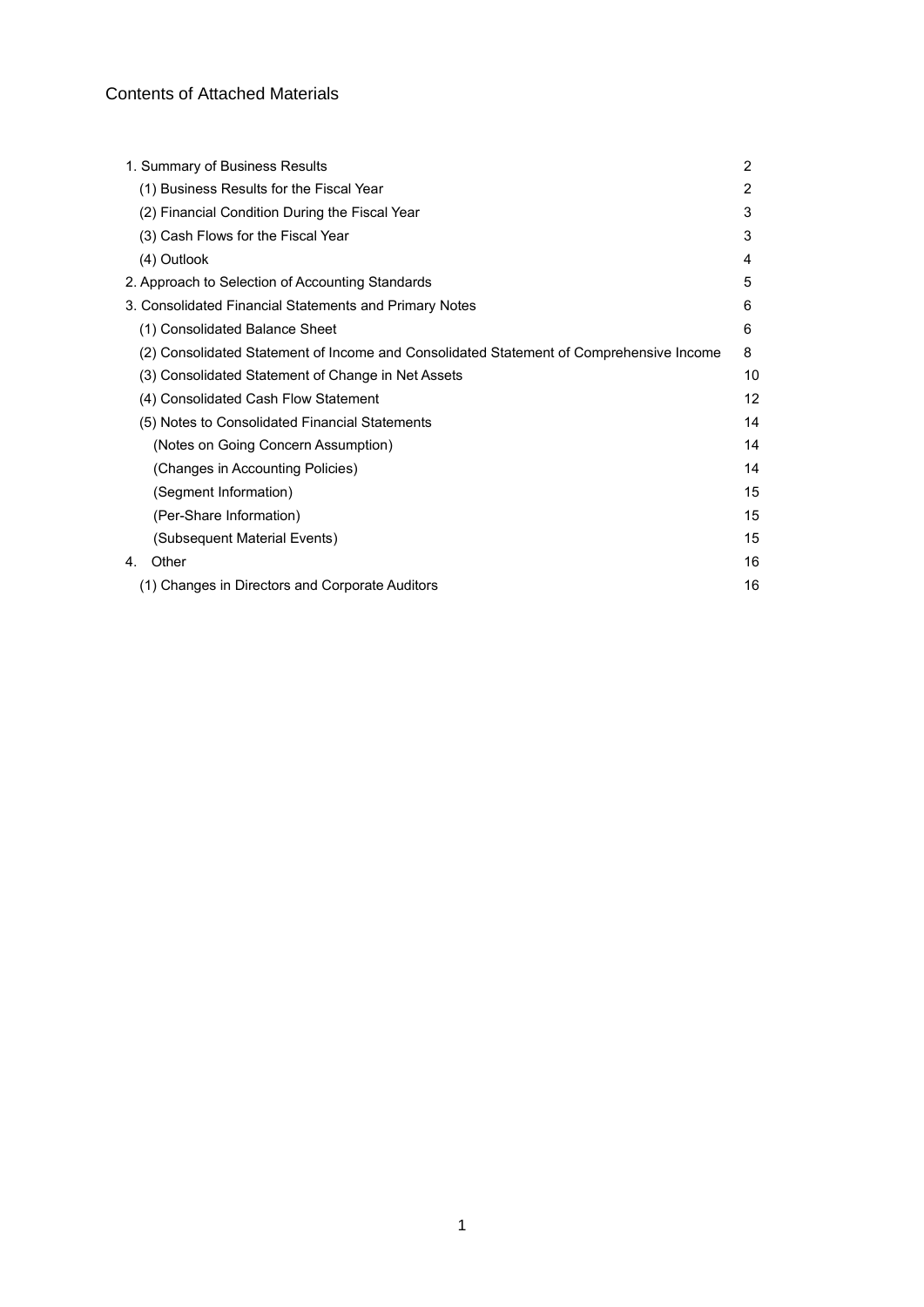### 1. Summary of Business Results

## (1) Summary of Business Results for the Fiscal Year

Japan spent most of the current fiscal year either under emergency declarations due to the COVID-19 pandemic or priority measures to prevent the spread. Conditions were tough for personal services and accommodation and food services. However, manufacturing sector exports are in an uptrend as overseas demand recovers, primarily in advanced economies, as economic activities return to normal from the pandemic. The economy faces numerous risks going forward, including restricted supply of components such as semiconductors and Russia's invasion of Ukraine and associated increases in prices in general and resources in particular.

Under these conditions, in the current fiscal year, demand for the Company's products was strong as moves by the restaurant and retail industries to mechanize and reduce labor accelerated. However, from the second quarter, our manufacturing operations remained impacted by the shortages of semiconductors and materials, and we worked to secure materials suppliers in order to meet rising demand.

In Japan, while emergency declarations due to the pandemic and priority measures to prevent the spread COVID-19 weighed on eating out demand, takeout and delivery continued to grow and labor-saving moves progressed. By customer category, demand from major conveyor belt sushi chains grew as they installed machines for preparing takeout sushi and opened new restaurants. Mounting concerns about hygiene and food loss among business operators and end consumers saw rising demand for the Fuwarica rice-serving machine from new customer segments, such as hotels, inns, company cafeterias, and hospitals. In addition, sales from Japan System Project Co., Ltd. (JSP), which joined our group in October 2021, contributed from the fourth quarter. Domestic sales increased year on year.

Overseas, demand for our products increased as economies reopened and the labor shortage in the food service and retail industries intensified and mechanization, the trend to replace human labor with machines, accelerated. By region, demand for sushi machines continued to grow among food service operators and supermarkets, especially in North America and Europe. Despite a recent impact on sales to Europe as logistics have been interrupted by Russia's invasion of Ukraine, overseas sales were up significantly year on year.

As a result, sales increased versus the year ended March 31, 2021. Net sales for the fiscal year ended March 31, 2022 came to 11,565 million yen (+21.9% YoY). This broke down to domestic sales of 7,729 million yen (+6.4% YoY) and overseas sales of 3,836 million yen (+72.7% YoY).

|                                               |          |                 | Fiscal year ended<br>March 31, 2021 |                 | Fiscal year ended<br>March 31, 2022 | Amount of<br>change | Percentage<br>change |
|-----------------------------------------------|----------|-----------------|-------------------------------------|-----------------|-------------------------------------|---------------------|----------------------|
|                                               |          | Millions of yen | % of net sales                      | Millions of yen | % of net sales                      | Millions of yen     | $\frac{0}{0}$        |
| Net sales                                     |          | 9,486           | 100.0                               | 11,565          | 100.0                               | 2,079               | 21.9                 |
|                                               | Domestic | 7,264           | 76.6                                | 7,729           | 66.8                                | 465                 | 6.4                  |
|                                               | Overseas | 2,221           | 23.4                                | 3,836           | 33.2                                | 1,614               | 72.7                 |
| Gross profit                                  |          | 4,394           | 46.3                                | 5,683           | 49.1                                | 1,289               | 29.3                 |
| Operating profit                              |          | 919             | 9.7                                 | 1,517           | 13.1                                | 597                 | 65.1                 |
| Ordinary profit                               |          | 920             | 9.7                                 | 1,543           | 13.3                                | 622                 | 67.7                 |
| Profit attributable<br>to owners of<br>parent |          | 683             | 7.2                                 | 1,070           | 9.3                                 | 386                 | 56.6                 |

Summary of results for the fiscal year ended March 31, 2022

On the profit front, all profit lines rose sharply year on year, driven by growth in net sales. Gross profit was up 29.3% to 5,683 million yen, operating profit increased by 65.1% to 1,517 million yen, and ordinary profit rose 67.7% to 1,543 million yen. Profit attributable to owners of parent rose 56.6% to 1,070 million yen.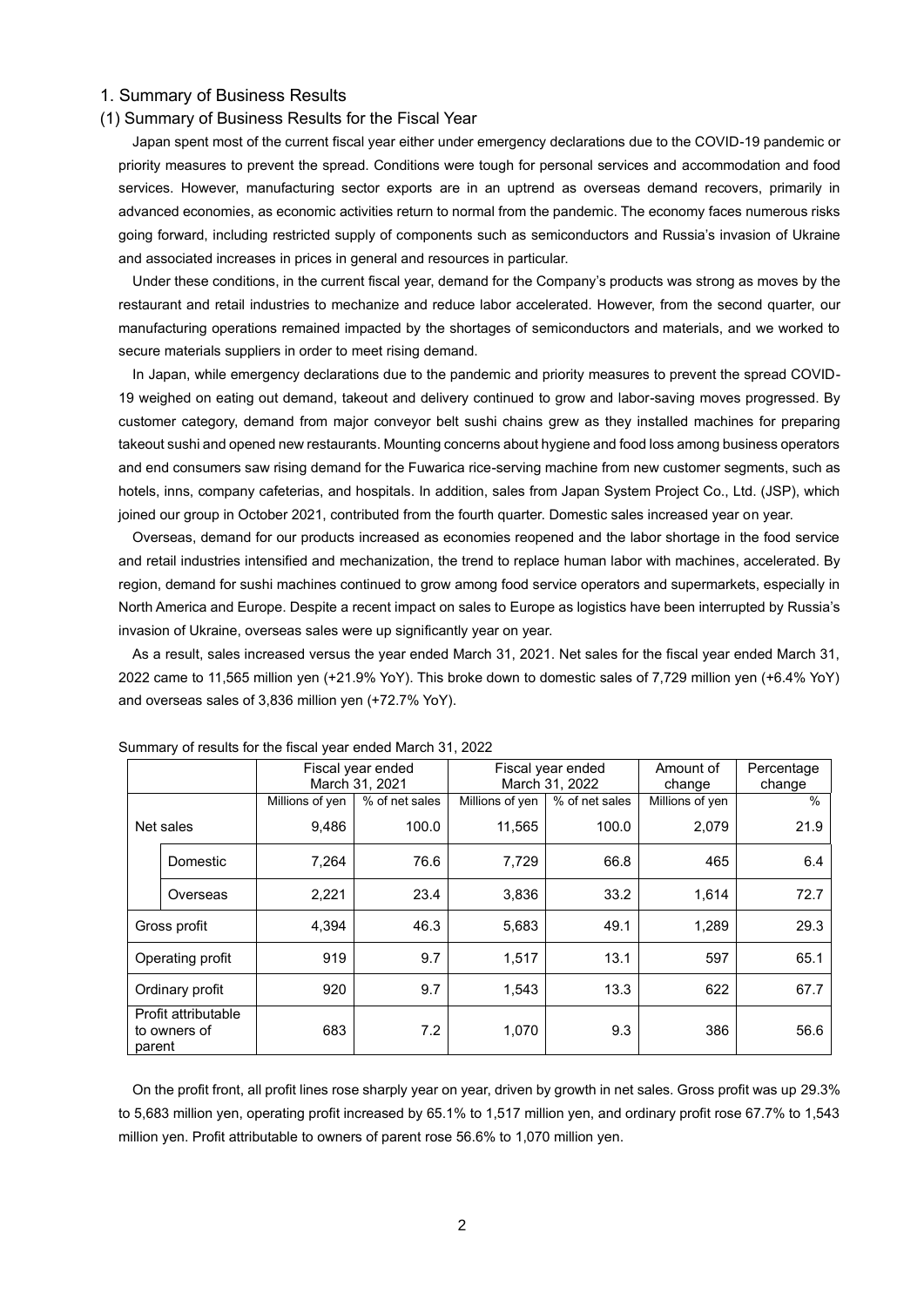## (2) Financial Condition for the Fiscal Year

Assets, Liabilities, and Net Assets

## (Assets)

Total assets as of March 31, 2022 were up 1,721 million yen from March 31, 2021 to 16,416 million yen. This change was primarily due to increases of 933 million yen in cash and deposits and 397 million yen in inventories. (Liabilities)

Liabilities as of March 31, 2022 were up 665 million yen from March 31, 2021 to 3,161 million yen. This change was chiefly due to increases of 193 million yen in long-term borrowings and 91 million yen in income taxes payable.

### (Net assets)

Net assets as of March 31, 2022 were up 1,056 million yen from March 31, 2021 to 13,254 million yen. This change was mainly due to 1,070 million yen in profit attributable to owners of parent and a 128 million yen decrease in retained earnings due to dividend payments.

### (3) Cash Flows for the Fiscal Year

Cash and cash equivalents (referred to as "funds" below) as of March 31, 2022 were up 933 million yen versus March 31, 2021 to 8,276 million yen.

## (Cash Flows from Operating Activities)

Cash flows from operating activities in the current fiscal year resulted in an increase of 1,340 million yen in funds (an increase of 95 million yen versus the previous fiscal year). This was the result of increases in funds of 1,582 million yen in profit before income taxes and 291 million yen in depreciation expenses.

(Cash Flows from Investing Activities)

Cash flows from investing activities in the current fiscal year resulted in a decrease of 268 million yen in funds (an increase of 76 million yen versus the previous fiscal year). This was the result of outflows of 146 million yen to acquire intangible assets.

(Cash Flows from Financing Activities)

Cash flows from financing activities in the current fiscal year resulted in a decrease of 194 million yen in funds (a decrease of 10 million yen versus the previous fiscal year). This was the result of outflows of 128 million yen in dividend payments and outflows of 55 million yen in lease obligation repayments.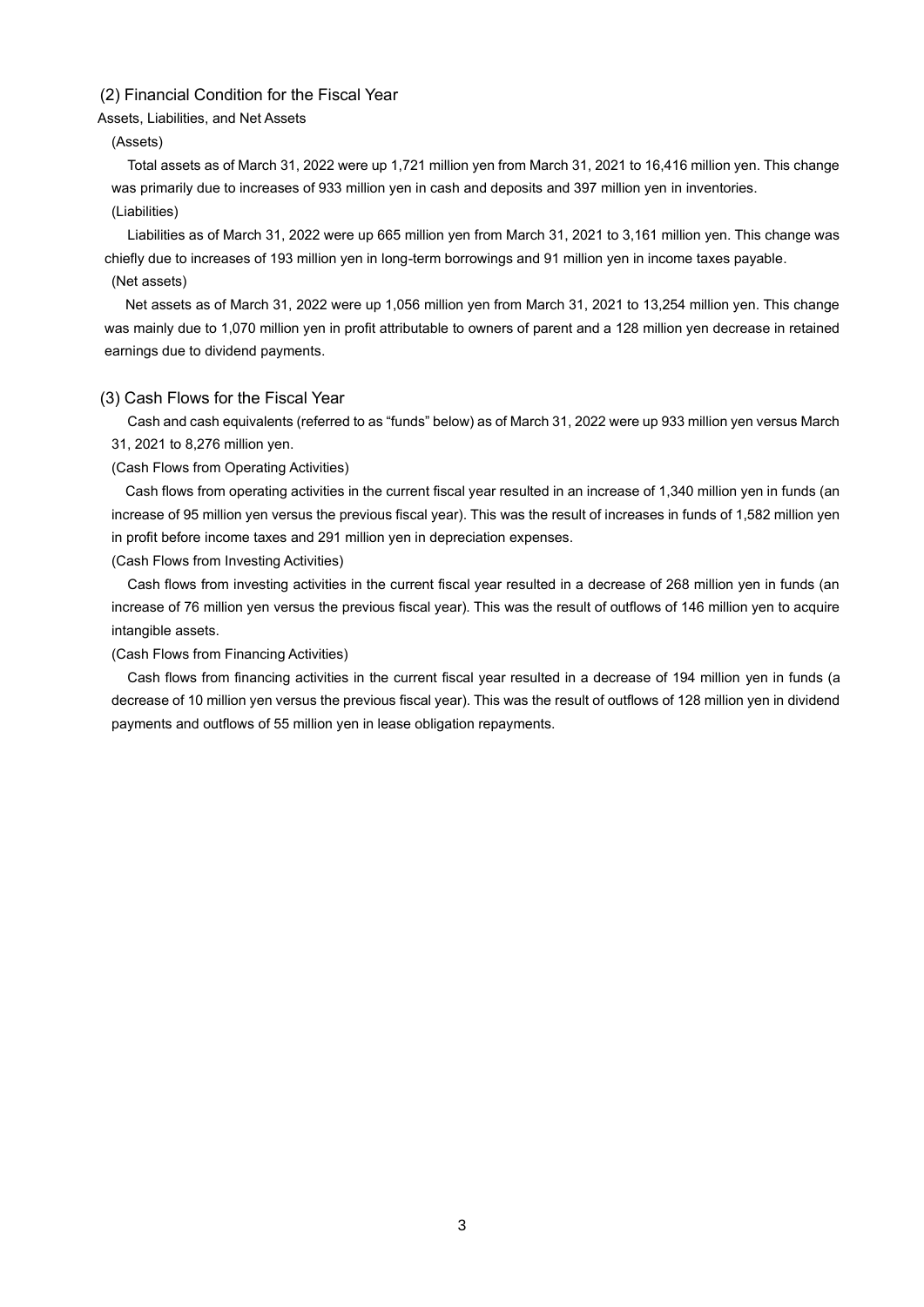### (4) Outlook

Turning to the economic outlook, the rollout of COVID-19 vaccines and development of treatments are positive developments for the full-fledged resumption of economic activities, but risks to the economy, including the shortage of parts and materials such as semiconductors and the impact of Russia's invasion of Ukraine on resource and other prices, warrant continued attention.

We think further lifestyle changes and intensifying labor shortages accompanying full-fledged resumption of economic activities will spur demand for labor-saving and mechanization as well as self-service applications from our group's key customers in the food service and retail sectors.

We think demand for our group's products will remain strong in these circumstances. However, we also anticipate that Suzumo Machinery's manufacturing operations will remain impacted by shortages of semiconductors and materials. We are rolling out initiatives to minimize the impact by such means as facilitating a switch to alternative components through changes to product designs.

In Japan, we plan to tap into emerging needs to reduce labor through machines that produce takeout sushi, while continuing to develop customers for our rice-serving Fuwarica machine in new market segments such as hotels, inns, employee cafeterias, and hospitals amid mounting awareness of hygiene and concerns about food loss.

Overseas, we expect the trend toward mechanization to accelerate and the cooked rice market to grow as Japanese companies expand overseas, and intend to tap into such demand.

We also have plans to expand into new business areas. We aim to create a new business offering total solutions for restaurants in collaboration with Japan System Project Co., Ltd., which we made a subsidiary in October 2021. We aim to offer labor-saving and streamlining solutions that go beyond just the kitchen to include dining areas.

Our consolidated earnings forecast for the year ending March 31, 2023 is for sales of 13,000 million yen (+12.4% YoY), operating profit of 1,800 million yen (+18.6%), ordinary profit of 1,800 million yen (+16.6%), and profit attributable to owners of parent of 1,315 million yen (+22.9%).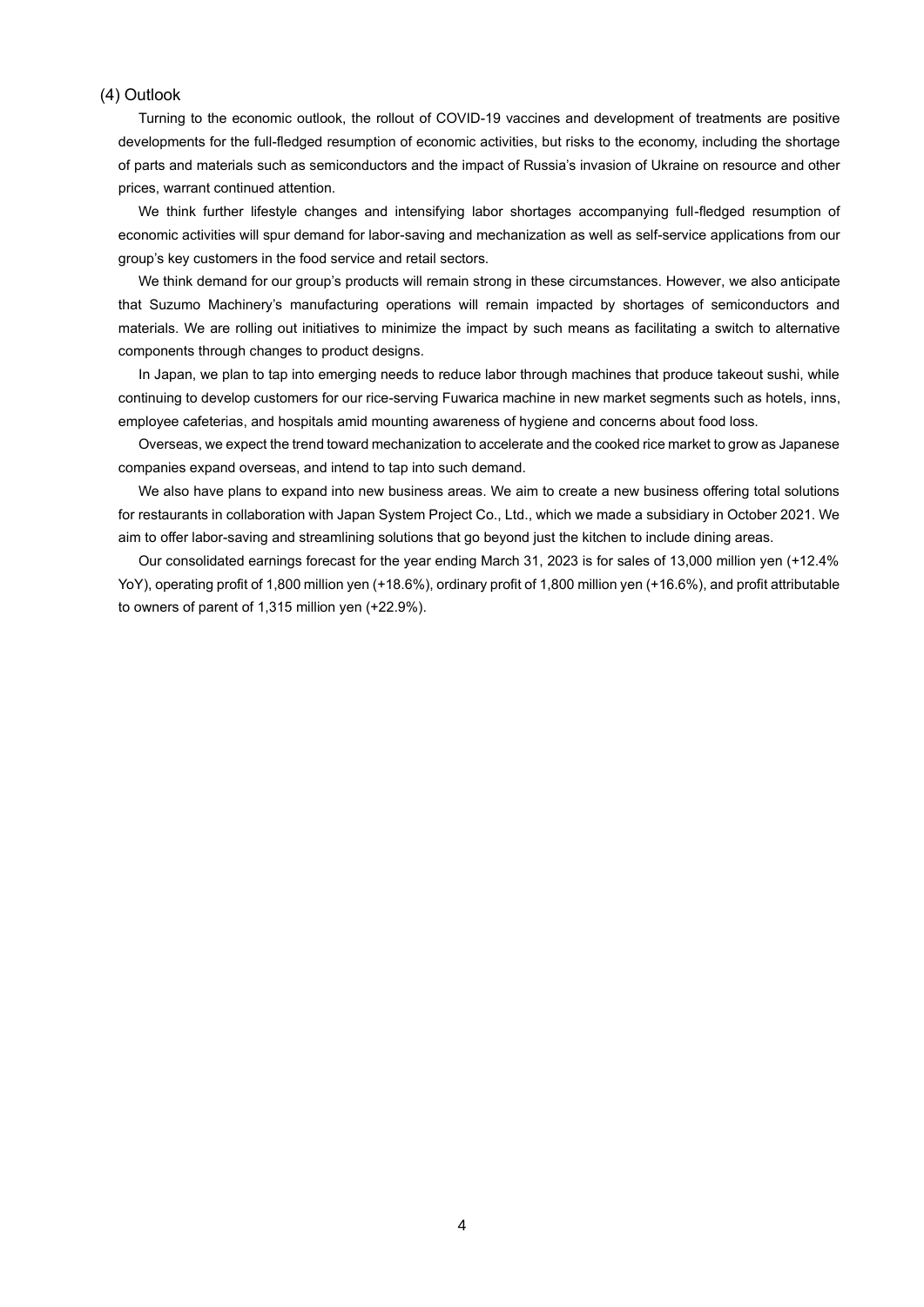# 2. Approach to Selection of Accounting Standards

For the time being, our group policy is to prepare its consolidated financial statements according to Japanese generally accepted accounting principles (JGAAP) in order to facilitate comparability of the accounts between financial periods and companies.

The company's policy is to apply International Financial Reporting Standards (IFRS) when appropriate, taking into consideration conditions in Japan and overseas.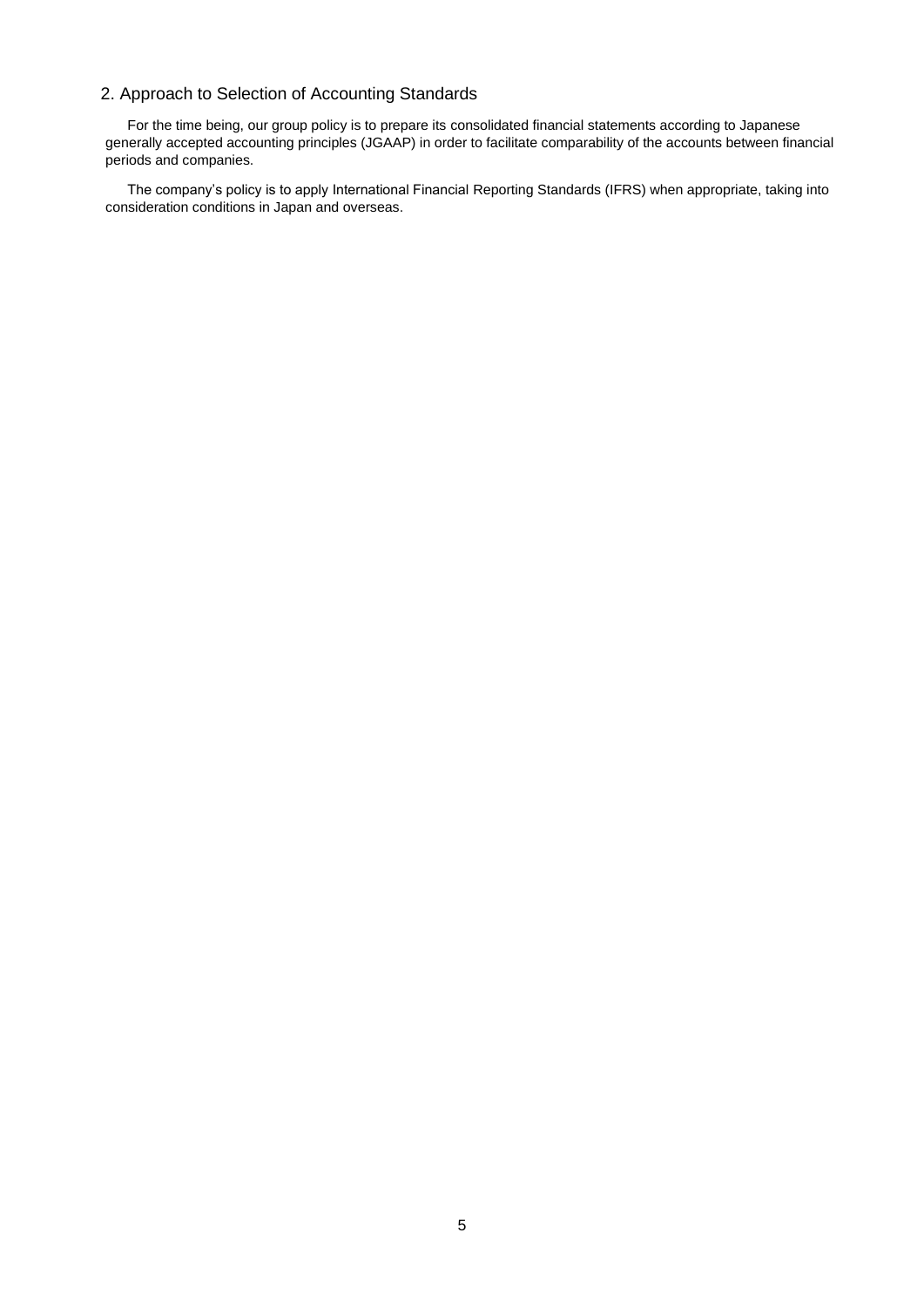# 3. Consolidated Financial Statements and Primary Notes

(1) Consolidated Balance Sheet

|                                                        |                                                               | (Thousands of yen)                                            |
|--------------------------------------------------------|---------------------------------------------------------------|---------------------------------------------------------------|
|                                                        | Fiscal year ended<br>March 31, 2021<br>(as of March 31, 2021) | Fiscal year ended<br>March 31, 2022<br>(as of March 31, 2022) |
| Assets                                                 |                                                               |                                                               |
| <b>Current assets</b>                                  |                                                               |                                                               |
| Cash and deposits                                      | 7,342,853                                                     | 8,276,521                                                     |
| Notes and accounts receivable - trade                  | 1,321,992                                                     | 1,287,167                                                     |
| Electronically recorded monetary claims -<br>operating | 16,709                                                        | 172,495                                                       |
| Inventories                                            | 1,801,579                                                     | 2,199,405                                                     |
| Other                                                  | 85,595                                                        | 150,156                                                       |
| Total current assets                                   | 10,568,730                                                    | 12,085,747                                                    |
| Non-current assets                                     |                                                               |                                                               |
| Property, plant and equipment                          |                                                               |                                                               |
| <b>Buildings and structures</b>                        | 3,376,969                                                     | 3,386,551                                                     |
| Accumulated depreciation                               | (1,883,980)                                                   | (1,959,015)                                                   |
| Buildings and structures, net                          | 1,492,988                                                     | 1,427,535                                                     |
| Machinery, equipment and vehicles                      | 82,670                                                        | 106,703                                                       |
| Accumulated depreciation                               | (38,016)                                                      | (50, 782)                                                     |
| Machinery, equipment and vehicles, net                 | 44,653                                                        | 55,921                                                        |
| Tools, furniture and fixtures                          | 1,800,687                                                     | 1,726,192                                                     |
| Accumulated depreciation                               | (1,561,169)                                                   | (1,570,971)                                                   |
| Tools, furniture and fixtures, net                     | 239,517                                                       | 155,220                                                       |
| Land                                                   | 1,125,607                                                     | 1,125,607                                                     |
| Other                                                  | 12,503                                                        | 33,757                                                        |
| Accumulated depreciation                               | (9,071)                                                       | (15, 825)                                                     |
| Other, net                                             | 3,431                                                         | 17,931                                                        |
| Total property, plant and equipment                    | 2,906,199                                                     | 2,782,217                                                     |
| Intangible assets                                      |                                                               |                                                               |
| Goodwill                                               |                                                               | 41,864                                                        |
| Other                                                  | 205,053                                                       | 282,871                                                       |
| Total intangible assets                                | 205,053                                                       | 324,736                                                       |
| Investments and other assets                           |                                                               |                                                               |
| Investment securities                                  | 411,383                                                       | 403,207                                                       |
| Deferred tax assets                                    | 439,481                                                       | 509,644                                                       |
| Other                                                  | 172,558                                                       | 319,180                                                       |
| Allowance for doubtful accounts                        | (8,680)                                                       | (8,680)                                                       |
| Total investments and other assets                     | 1,014,743                                                     | 1,223,352                                                     |
| Total non-current assets                               | 4,125,996                                                     | 4,330,306                                                     |
| Total assets                                           | 14,694,726                                                    | 16,416,053                                                    |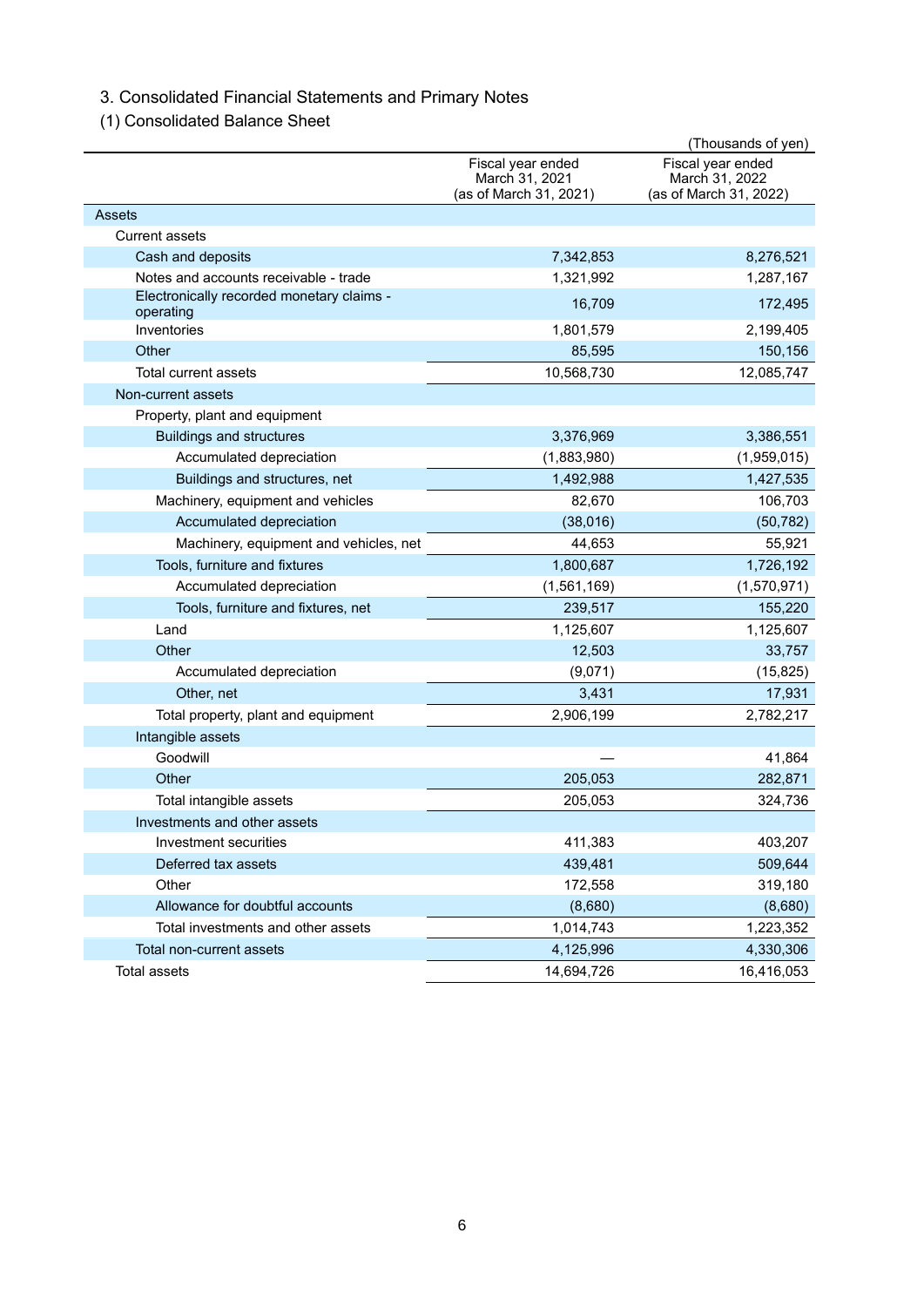|                                                                         |                                                               | (Thousands of yen)                                            |
|-------------------------------------------------------------------------|---------------------------------------------------------------|---------------------------------------------------------------|
|                                                                         | Fiscal year ended<br>March 31, 2021<br>(as of March 31, 2021) | Fiscal year ended<br>March 31, 2022<br>(as of March 31, 2022) |
| Liabilities                                                             |                                                               |                                                               |
| <b>Current liabilities</b>                                              |                                                               |                                                               |
| Accounts payable - trade                                                | 468,338                                                       | 489,936                                                       |
| Current portion of long-term borrowings                                 |                                                               | 46,273                                                        |
| Accounts payable - other                                                | 128,935                                                       | 172,673                                                       |
| Accrued expenses                                                        | 148,041                                                       | 191,421                                                       |
| Income taxes payable                                                    | 231,658                                                       | 323,417                                                       |
| Accrued consumption taxes                                               | 68,321                                                        | 38,453                                                        |
| Provision for bonuses                                                   | 175,749                                                       | 182,648                                                       |
| Other                                                                   | 161,066                                                       | 330,218                                                       |
| <b>Total current liabilities</b>                                        | 1,382,112                                                     | 1,775,043                                                     |
| Non-current liabilities                                                 |                                                               |                                                               |
| Long-term borrowings                                                    |                                                               | 193,180                                                       |
| Deferred tax liabilities                                                | 965                                                           | 38                                                            |
| Provision for retirement benefits for directors<br>(and other officers) | 8,765                                                         | 10,105                                                        |
| Retirement benefit liability                                            | 1,035,616                                                     | 1,106,754                                                     |
| Other                                                                   | 69,206                                                        | 76,865                                                        |
| Total non-current liabilities                                           | 1,114,552                                                     | 1,386,943                                                     |
| <b>Total liabilities</b>                                                | 2,496,665                                                     | 3,161,987                                                     |
| Net assets                                                              |                                                               |                                                               |
| Shareholders' equity                                                    |                                                               |                                                               |
| Share capital                                                           | 1,154,418                                                     | 1,154,418                                                     |
| Capital surplus                                                         | 982,960                                                       | 986,618                                                       |
| Retained earnings                                                       | 10,160,882                                                    | 11,102,138                                                    |
| Treasury shares                                                         | (52, 202)                                                     | (37, 774)                                                     |
| Total shareholders' equity                                              | 12,246,058                                                    | 13,205,400                                                    |
| Accumulated other comprehensive income                                  |                                                               |                                                               |
| Valuation difference on available-for-sale<br>securities                | 99,568                                                        | 91,095                                                        |
| Foreign currency translation adjustment                                 | (38, 752)                                                     | 47,881                                                        |
| Remeasurements of defined benefit plans                                 | (122, 820)                                                    | (108, 177)                                                    |
| Total accumulated other comprehensive<br>income                         | (62,004)                                                      | 30,800                                                        |
| Non-controlling interests                                               | 14,006                                                        | 17,864                                                        |
| Total net assets                                                        | 12,198,060                                                    | 13,254,066                                                    |
| Total liabilities and net assets                                        | 14,694,726                                                    | 16,416,053                                                    |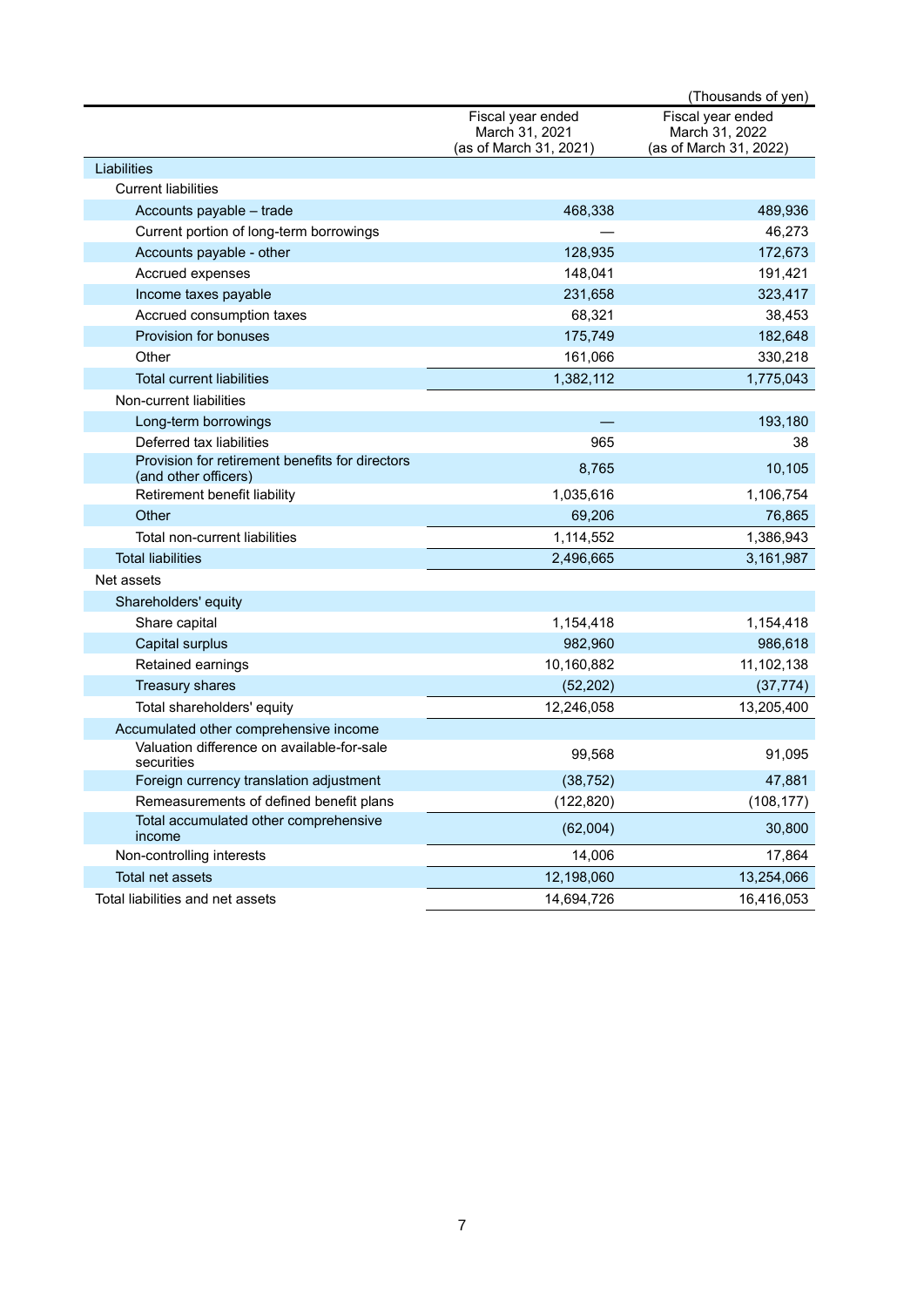(2) Consolidated Statement of Income and Consolidated Statement of Comprehensive Income

Consolidated Statement of Income

|                                                                |                                                                                  | (Thousands of yen)                                                               |
|----------------------------------------------------------------|----------------------------------------------------------------------------------|----------------------------------------------------------------------------------|
|                                                                | Fiscal year ended<br>March 31, 2021<br>(from April 1, 2020<br>to March 31, 2021) | Fiscal year ended<br>March 31, 2022<br>(from April 1, 2021<br>to March 31, 2022) |
| Net sales                                                      | 9,486,060                                                                        | 11,565,869                                                                       |
| Cost of sales                                                  | 5,091,604                                                                        | 5,882,229                                                                        |
| Gross profit                                                   | 4,394,456                                                                        | 5,683,640                                                                        |
| Selling, general and administrative expenses                   | 3,475,279                                                                        | 4,166,465                                                                        |
| Operating profit                                               | 919,177                                                                          | 1,517,174                                                                        |
| Non-operating income                                           |                                                                                  |                                                                                  |
| Interest income                                                | 941                                                                              | 224                                                                              |
| Dividend income                                                | 1,695                                                                            | 2,852                                                                            |
| Foreign exchange gains                                         |                                                                                  | 14,142                                                                           |
| Insurance claim income                                         |                                                                                  | 12,065                                                                           |
| Other                                                          | 14,452                                                                           | 8,160                                                                            |
| Total non-operating income                                     | 17,089                                                                           | 37,445                                                                           |
| Non-operating expenses                                         |                                                                                  |                                                                                  |
| Interest expenses                                              | 370                                                                              | 736                                                                              |
| Loss on sale of notes receivable - trade                       | 192                                                                              | 222                                                                              |
| Sales discounts                                                | 2,312                                                                            |                                                                                  |
| Foreign exchange losses                                        | 4,886                                                                            |                                                                                  |
| Loss on cancellation of insurance policies                     |                                                                                  | 1,371                                                                            |
| Loss on cancellation of leases                                 |                                                                                  | 2,327                                                                            |
| Restricted stock-related expenses                              | 3,321                                                                            | 4,018                                                                            |
| Share of loss of entities accounted for using<br>equity method | 3,843                                                                            | 2,162                                                                            |
| Other                                                          | 557                                                                              |                                                                                  |
| Total non-operating expenses                                   | 15,484                                                                           | 10,838                                                                           |
| Ordinary profit                                                | 920,782                                                                          | 1,543,782                                                                        |
| <b>Extraordinary income</b>                                    |                                                                                  |                                                                                  |
| Gain on sale of investment securities                          |                                                                                  | 39,000                                                                           |
| Gain on extinguishment of tie-in shares                        | 41,516                                                                           |                                                                                  |
| Total extraordinary income                                     | 41,516                                                                           | 39,000                                                                           |
| <b>Extraordinary losses</b>                                    |                                                                                  |                                                                                  |
| Loss on retirement of non-current assets                       | 174                                                                              | 550                                                                              |
| Total extraordinary losses                                     | 174                                                                              | 550                                                                              |
| Profit before income taxes                                     | 962,124                                                                          | 1,582,232                                                                        |
| Income taxes - current                                         | 345,003                                                                          | 578,608                                                                          |
| Income taxes - deferred                                        | (67, 147)                                                                        | (68, 894)                                                                        |
| Total income taxes                                             | 277,856                                                                          | 509,713                                                                          |
| Profit                                                         | 684,268                                                                          | 1,072,518                                                                        |
| Profit attributable to non-controlling interests               | 868                                                                              | 2,374                                                                            |
| Profit attributable to owners of parent                        | 683,399                                                                          | 1,070,143                                                                        |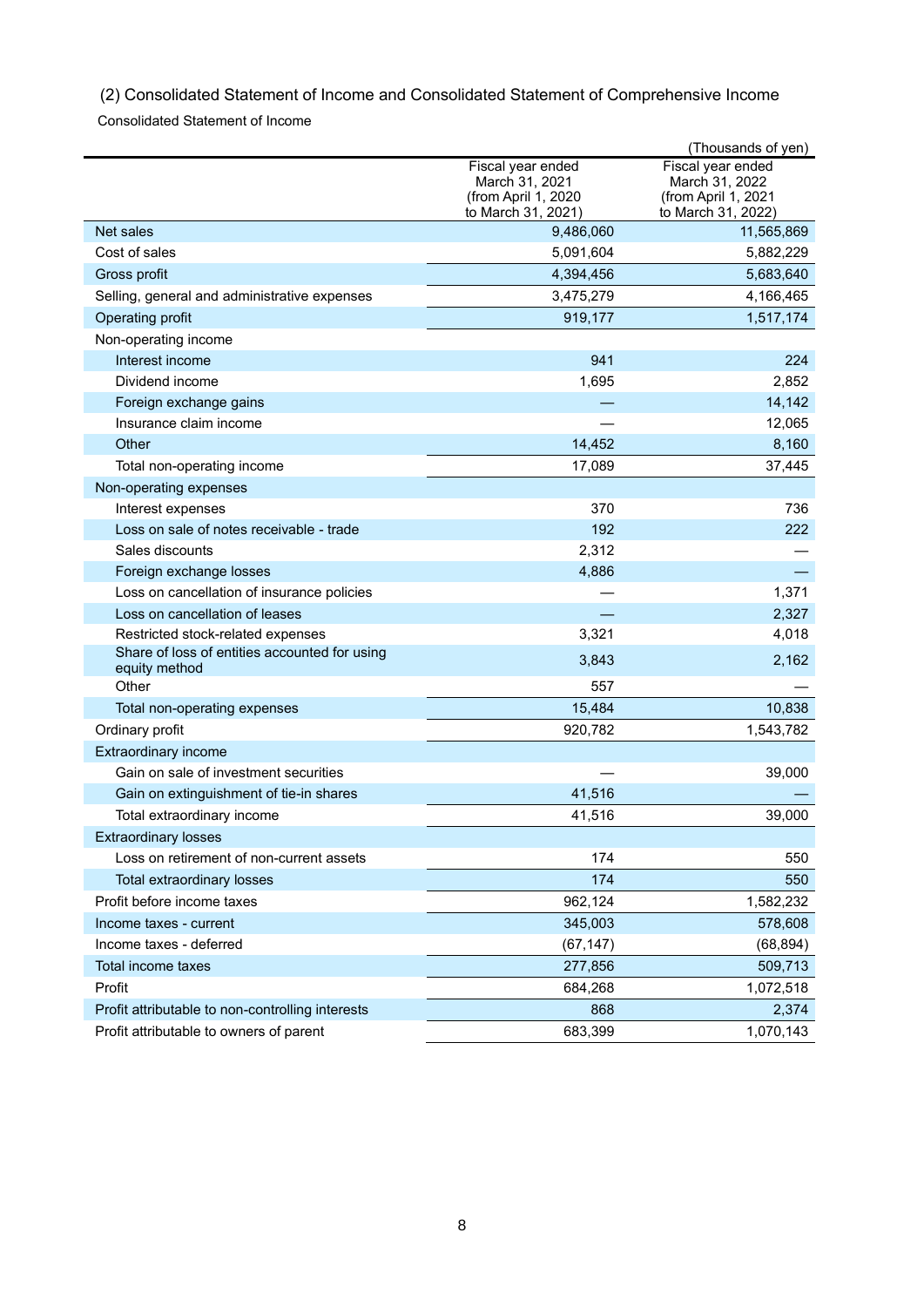# Consolidated Statement of Comprehensive Income

|                                                                                      |                                                                                  | (Thousands of yen)                                                               |
|--------------------------------------------------------------------------------------|----------------------------------------------------------------------------------|----------------------------------------------------------------------------------|
|                                                                                      | Fiscal year ended<br>March 31, 2021<br>(from April 1, 2020<br>to March 31, 2021) | Fiscal year ended<br>March 31, 2022<br>(from April 1, 2021<br>to March 31, 2022) |
| Profit                                                                               | 684,268                                                                          | 1,072,518                                                                        |
| Other comprehensive income                                                           |                                                                                  |                                                                                  |
| Valuation difference on available-for-sale<br>securities                             | 27,353                                                                           | (8, 472)                                                                         |
| Foreign currency translation adjustment                                              | (27, 342)                                                                        | 70,860                                                                           |
| Remeasurements of defined benefit plans, net of<br>tax                               | 27,837                                                                           | 14,643                                                                           |
| Share of other comprehensive income of entities<br>accounted for using equity method | (9,526)                                                                          | 17,256                                                                           |
| Total other comprehensive income                                                     | 18,320                                                                           | 94,288                                                                           |
| Comprehensive income                                                                 | 702,588                                                                          | 1,166,806                                                                        |
| (Breakdown)                                                                          |                                                                                  |                                                                                  |
| Comprehensive income attributable to owners of<br>parent                             | 702,226                                                                          | 1,162,948                                                                        |
| Comprehensive income attributable to non-<br>controlling interests                   | 362                                                                              | 3,858                                                                            |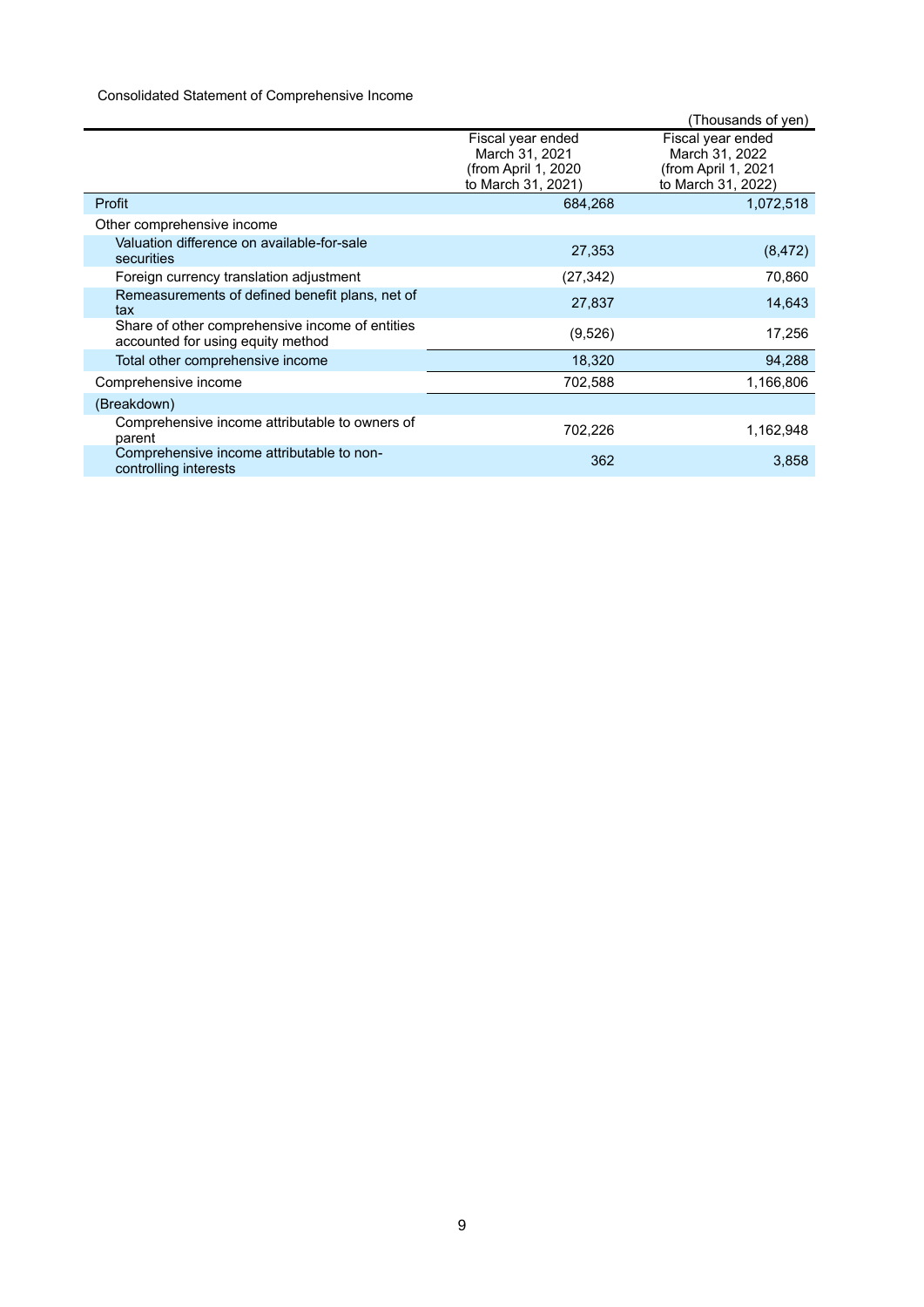# (3) Consolidated Statements of Changes in Net Assets

For the fiscal year ended March 31, 2021 (From April 1, 2020 to March 31, 2021)

(Thousands of yen)

|                                                               |                  |                    | Shareholders' equity |                   |                                   | Accumulated other comprehensive<br>income                              |                                                                          |                                                      |                                                                                   |            |                     |
|---------------------------------------------------------------|------------------|--------------------|----------------------|-------------------|-----------------------------------|------------------------------------------------------------------------|--------------------------------------------------------------------------|------------------------------------------------------|-----------------------------------------------------------------------------------|------------|---------------------|
|                                                               | Capital<br>stock | Capital<br>surplus | Retained<br>earnings | Treasury<br>stock | Total<br>shareholder<br>s' equity | Valuatio<br>n<br>differenc<br>e on<br>e-for-<br>sale<br>securitie<br>s | Foreign<br>currency<br>availabl translation<br>adjustmen<br>$^{\dagger}$ | Remeasure<br>ments of<br>defined<br>benefit<br>plans | Total<br>accumulat controlli<br>ed other<br>comprehe interests<br>nsive<br>income | Non-<br>ng | Total net<br>assets |
| Balance at<br>beginning of<br>period                          | 1,154,418        | 982,960            | 9,606,827            | (22, 043)         | 11,722,162                        | 72,215                                                                 | (2,388)                                                                  | (150, 657)                                           | (80, 831)                                                                         | 13,644     | 11,654,975          |
| Changes during<br>period                                      |                  |                    |                      |                   |                                   |                                                                        |                                                                          |                                                      |                                                                                   |            |                     |
| Dividends of<br>surplus                                       |                  |                    | (129, 324)           |                   | (129, 324)                        |                                                                        |                                                                          |                                                      |                                                                                   |            | (129, 324)          |
| Profit<br>attributable to<br>owners of<br>parent              |                  |                    | 683,399              |                   | 683,399                           |                                                                        |                                                                          |                                                      |                                                                                   |            | 683,399             |
| Purchase of<br>treasury stock                                 |                  |                    |                      | (31, 105)         | (31, 105)                         |                                                                        |                                                                          |                                                      |                                                                                   |            | (31, 105)           |
| Disposal of<br>treasury stock                                 |                  |                    | (19)                 | 946               | 926                               |                                                                        |                                                                          |                                                      |                                                                                   |            | 926                 |
| Net changes of<br>items other than<br>shareholders'<br>equity |                  |                    |                      |                   |                                   | 27,353                                                                 | (36, 363)                                                                | 27,837                                               | 18.827                                                                            | 362        | 19,189              |
| Total changes<br>during period                                |                  |                    | 554,054              | (30, 158)         | 523,895                           | 27,353                                                                 | (36, 363)                                                                | 27,837                                               | 18,827                                                                            | 362        | 543,085             |
| Balance at end of<br>period                                   | 1,154,418        | 982,960            | 10,160,882           | (52, 202)         | 12,246,058                        | 99,568                                                                 | (38, 752)                                                                | (122, 820)                                           | (62,004)                                                                          | 14,006     | 12,198,060          |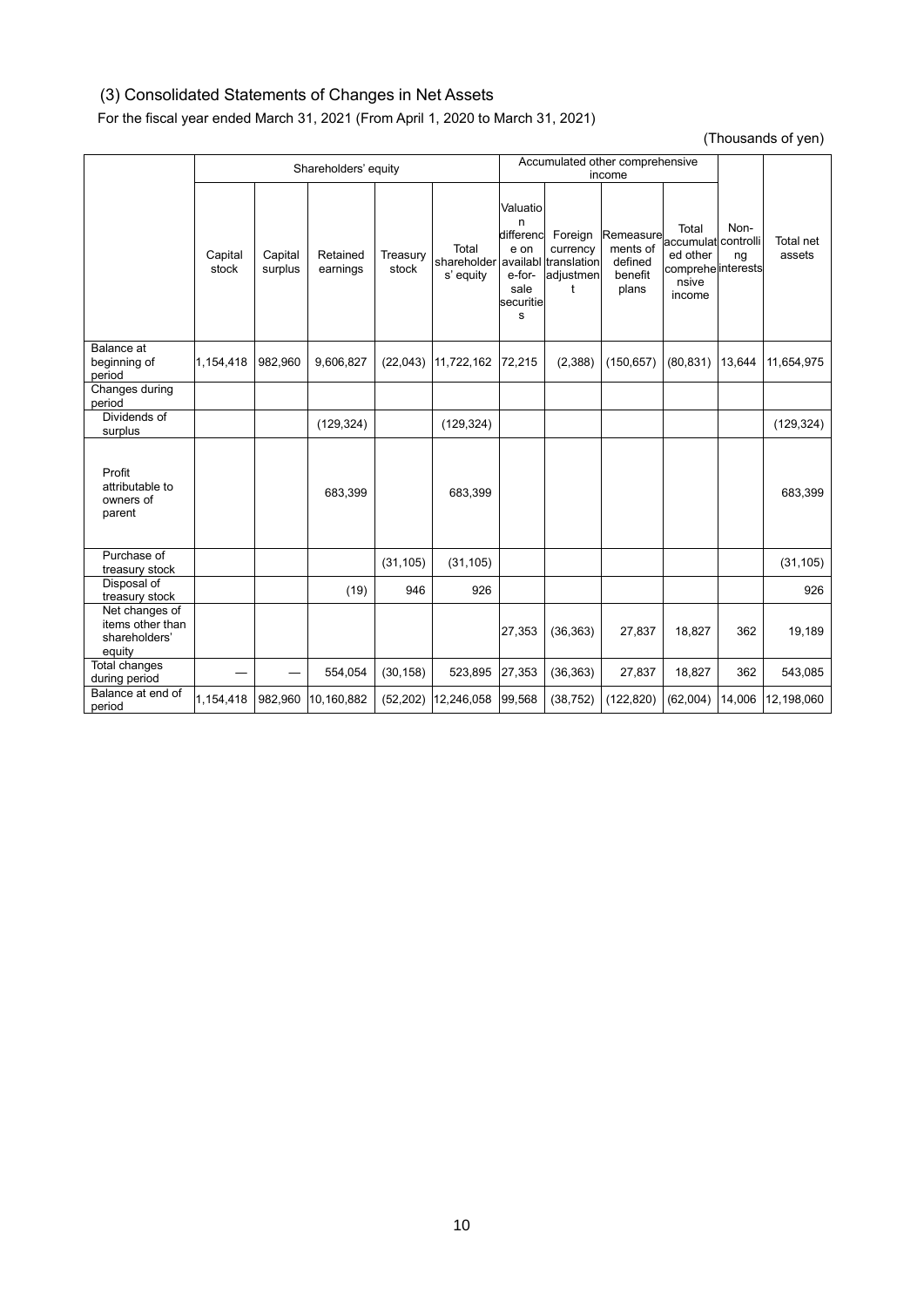# (Thousands of yen)

|                                                                  | Shareholders' equity |                    |                      | Accumulated other comprehensive income |                                   |                                                                        |                                                      |                                                      |                                                               |                                          |                     |
|------------------------------------------------------------------|----------------------|--------------------|----------------------|----------------------------------------|-----------------------------------|------------------------------------------------------------------------|------------------------------------------------------|------------------------------------------------------|---------------------------------------------------------------|------------------------------------------|---------------------|
|                                                                  | Capital<br>stock     | Capital<br>surplus | Retained<br>earnings | Treasury<br>stock                      | Total<br>shareholder<br>s' equity | Valuation<br>differenc<br>e on<br>available<br>-for-sale<br>securities | Foreign<br>currency<br>translation<br>adjustmen<br>t | Remeasure<br>ments of<br>defined<br>benefit<br>plans | Total<br>accumulat<br>ed other<br>comprehe<br>nsive<br>income | Non-<br>controlli<br>ng<br>interest<br>s | Total net<br>assets |
| Balance at<br>beginning of<br>period                             | 1,154,418            | 982,960            | 10,160,882           | (52, 202)                              | 12,246,058                        | 99,568                                                                 | (38, 752)                                            | (122, 820)                                           | (62,004)                                                      | 14,006                                   | 12,198,060          |
| Changes during<br>period                                         |                      |                    |                      |                                        |                                   |                                                                        |                                                      |                                                      |                                                               |                                          |                     |
| Dividends of<br>surplus                                          |                      |                    | (128, 888)           |                                        | (128, 888)                        |                                                                        |                                                      |                                                      |                                                               |                                          | (128, 888)          |
| Profit<br>attributable to<br>owners of<br>parent                 |                      |                    | 1.070.143            |                                        | 1.070.143                         |                                                                        |                                                      |                                                      |                                                               |                                          | 1.070.143           |
| Purchase of<br>treasury stock                                    |                      |                    |                      | (249)                                  | (249)                             |                                                                        |                                                      |                                                      |                                                               |                                          | (249)               |
| Disposal of<br>treasury stock                                    |                      | 3,658              |                      | 14,677                                 | 18,336                            |                                                                        |                                                      |                                                      |                                                               |                                          | 18,336              |
| Net changes<br>of items other<br>than<br>shareholders'<br>equity |                      |                    |                      |                                        |                                   | (8, 472)                                                               | 86,634                                               | 14,643                                               | 92,804                                                        | 3,858                                    | 96,662              |
| Total changes<br>during period                                   |                      | 3,658              | 941,255              | 14,428                                 | 959,342                           | (8, 472)                                                               | 86,634                                               | 14,643                                               | 92,804                                                        | 3,858                                    | 1,056,005           |
| Balance at end<br>of period                                      | 1,154,418            | 986,618            | 11,102,138           | (37, 774)                              | 13,205,400                        | 91,095                                                                 | 47,881                                               | (108, 177)                                           | 30,800                                                        | 17,864                                   | 13,254,066          |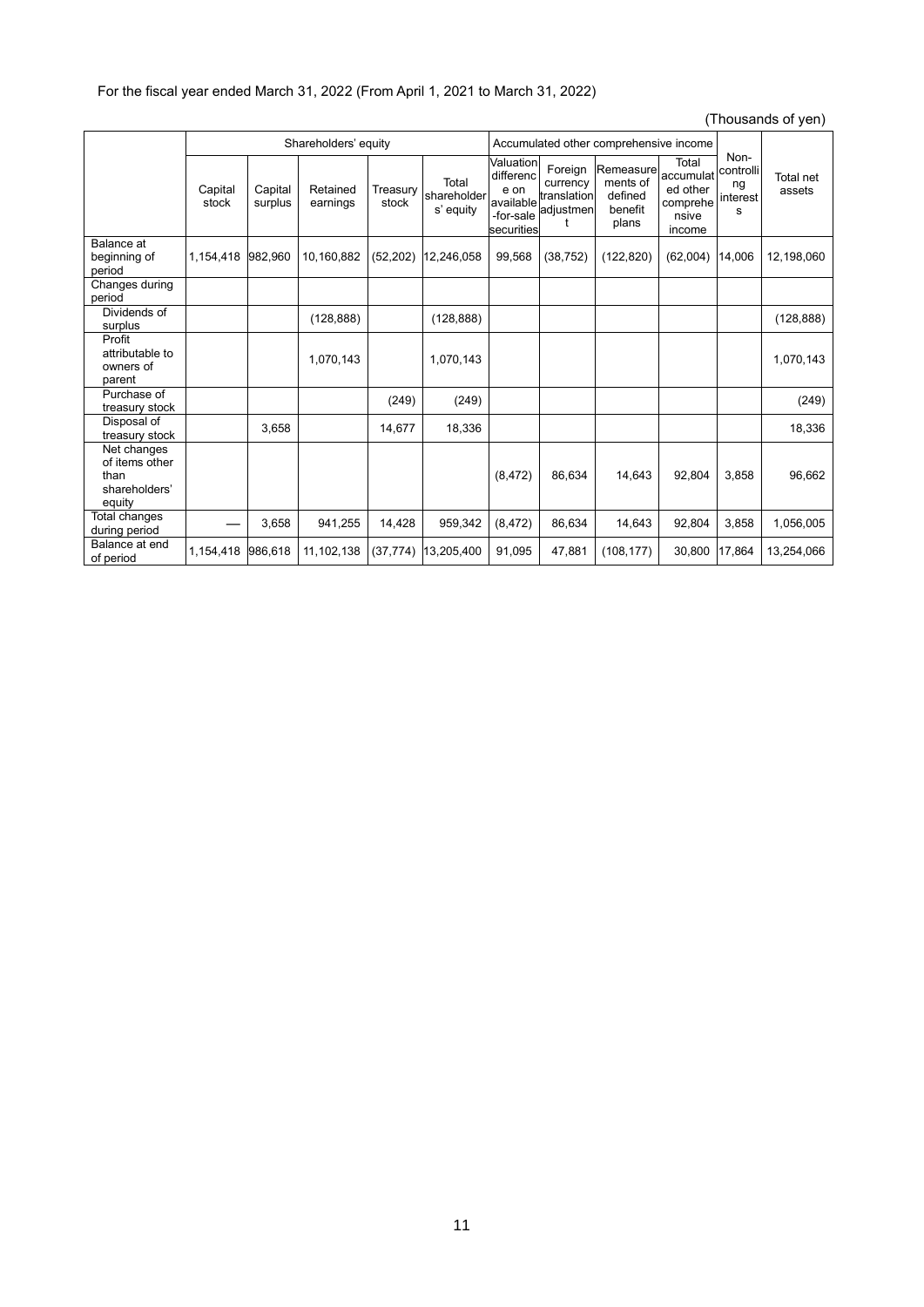# (4) Consolidated Statements of Cash Flows

|                                                                                                                    |                                                                                  | (Thousands of yen)                                                               |
|--------------------------------------------------------------------------------------------------------------------|----------------------------------------------------------------------------------|----------------------------------------------------------------------------------|
|                                                                                                                    | Fiscal year ended<br>March 31, 2021<br>(from April 1, 2020<br>to March 31, 2021) | Fiscal year ended<br>March 31, 2022<br>(from April 1, 2021<br>to March 31, 2022) |
| Cash flows from operating activities                                                                               |                                                                                  |                                                                                  |
| Profit before income taxes                                                                                         | 962,124                                                                          | 1,582,232                                                                        |
| Depreciation                                                                                                       | 325,716                                                                          | 291,392                                                                          |
| Amortization of goodwill                                                                                           |                                                                                  | 2,203                                                                            |
| Increase (decrease) in allowance for doubtful<br>accounts                                                          |                                                                                  | 1,399                                                                            |
| Increase (decrease) in provision for bonuses                                                                       | 6,842                                                                            | 6,899                                                                            |
| Increase (decrease) in retirement benefit<br>liabilities                                                           | 80,081                                                                           | 92,244                                                                           |
| Increase (decrease) in provision for retirement<br>benefits for directors                                          | 1,340                                                                            | 1,340                                                                            |
| Interest and dividend income                                                                                       | (2,637)                                                                          | (3,076)                                                                          |
| Interest expenses and loss on sale of notes<br>receivable - trade                                                  | 562                                                                              | 958                                                                              |
| Share of loss (profit) of entities accounted for<br>using equity method                                            | 3,843                                                                            | 2,162                                                                            |
| Loss (gain) on sale of investment securities                                                                       |                                                                                  | (39,000)                                                                         |
| Loss (gain) on extinguishment of tie-in shares                                                                     | (41, 516)                                                                        |                                                                                  |
| Decrease (increase) in trade receivables                                                                           | (34, 486)                                                                        | (21, 789)                                                                        |
| Decrease (increase) in inventories                                                                                 | 2,708                                                                            | (293, 756)                                                                       |
| Increase (decrease) in trade payables                                                                              | 184,065                                                                          | (5,998)                                                                          |
| Increase (decrease) in accrued expenses                                                                            | 1,618                                                                            | 16,492                                                                           |
| Increase (decrease) in consumption tax payable                                                                     | (3,093)                                                                          | (48, 426)                                                                        |
| Decrease (increase) in consumption tax<br>receivable                                                               | 1,541                                                                            | (18, 233)                                                                        |
| Other                                                                                                              | 3,626                                                                            | 263,613                                                                          |
| Subtotal                                                                                                           | 1,492,337                                                                        | 1,830,655                                                                        |
| Interest and dividends received                                                                                    | 2,795                                                                            | 3,076                                                                            |
| Interest paid                                                                                                      | (370)                                                                            | (324)                                                                            |
| Payments for sale of notes receivable - trade                                                                      | (192)                                                                            | (222)                                                                            |
| Income taxes refund                                                                                                | 1,808                                                                            | 354                                                                              |
| Income taxes paid                                                                                                  | (257, 857)                                                                       | (503, 646)                                                                       |
| Dividends received from entities accounted for<br>using equity method                                              | 7,101                                                                            | 10,788                                                                           |
| Net cash provided by (used in) operating<br>activities                                                             | 1,245,622                                                                        | 1,340,683                                                                        |
| Cash flows from investing activities                                                                               |                                                                                  |                                                                                  |
| Purchase of investment securities                                                                                  | (5,864)                                                                          | (6,079)                                                                          |
| Proceeds from sale of investment securities<br>Proceeds from redemption of investment                              | 100,000                                                                          | 45,500                                                                           |
| securities<br>Proceeds from purchase of shares of<br>subsidiaries resulting in change in scope of<br>consolidation |                                                                                  | 30,313                                                                           |
| Purchase of investment securities                                                                                  | (380, 711)                                                                       | (45, 753)                                                                        |
| Purchase of intangible assets                                                                                      | (54, 655)                                                                        | (146, 086)                                                                       |
| Proceeds from collection of loans receivable                                                                       | 1,662                                                                            | 1,662                                                                            |
| Payments of guarantee deposits                                                                                     | (3, 443)                                                                         | (140, 899)                                                                       |
| Proceeds from refund of guarantee deposits                                                                         | 4,084                                                                            | 2,517                                                                            |
| Purchase of insurance funds                                                                                        | (4, 839)                                                                         | (3, 553)                                                                         |
| Proceeds from maturity of insurance funds                                                                          | 0                                                                                | 5,333                                                                            |
| Other                                                                                                              | (512)                                                                            | (11,004)                                                                         |
| Net cash provided by (used in) investing activities                                                                | (344, 280)                                                                       | (268, 051)                                                                       |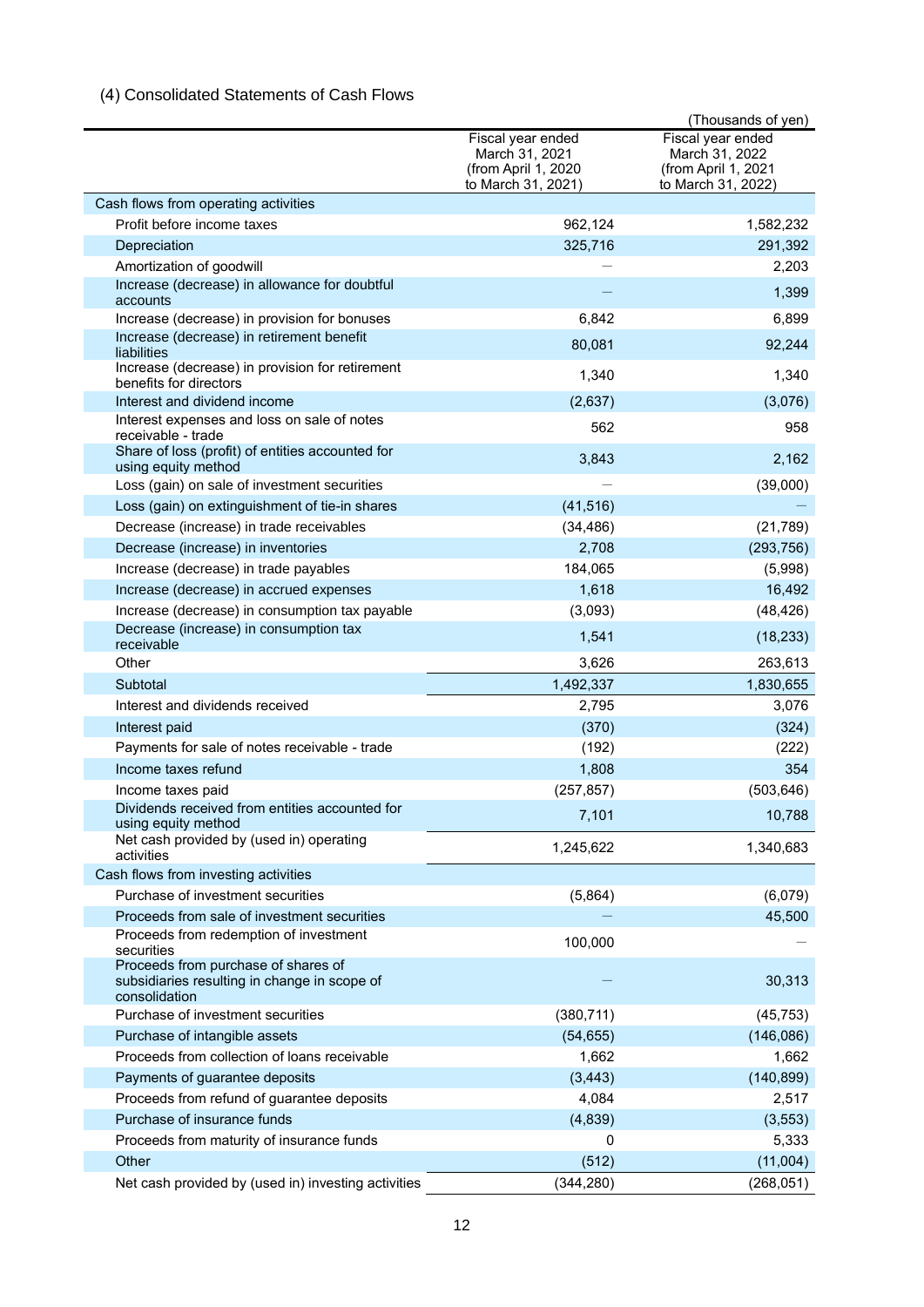|                                                                                                 |                                                                                     | (Thousands of yen)                                                               |
|-------------------------------------------------------------------------------------------------|-------------------------------------------------------------------------------------|----------------------------------------------------------------------------------|
|                                                                                                 | Fiscal year ended<br>March 31, 2021<br>(from April 1, 2020<br>to of March 31, 2021) | Fiscal year ended<br>March 31, 2022<br>(from April 1, 2021<br>to March 31, 2022) |
| Cash flows from financing activities                                                            |                                                                                     |                                                                                  |
| Repayments of long-term borrowings                                                              |                                                                                     | (9,672)                                                                          |
| Repayments of lease liabilities                                                                 | (23, 672)                                                                           | (55, 967)                                                                        |
| Dividends paid                                                                                  | (129, 324)                                                                          | (128, 888)                                                                       |
| Purchase of treasury shares                                                                     | (31, 105)                                                                           | (249)                                                                            |
| Net cash provided by (used in) financing<br>activities                                          | (184, 102)                                                                          | (194, 777)                                                                       |
| Effect of exchange rate change on cash and cash<br>equivalents                                  | (21, 611)                                                                           | 55,813                                                                           |
| Net increase (decrease) in cash and cash<br>equivalents                                         | 695,627                                                                             | 933,667                                                                          |
| Cash and cash equivalents at beginning of period                                                | 6,603,707                                                                           | 7,342,853                                                                        |
| Increase in cash and cash equivalents resulting from<br>merger with unconsolidated subsidiaries | 43,517                                                                              |                                                                                  |
| Cash and cash equivalents at end of period                                                      | 7.342.853                                                                           | 8,276,521                                                                        |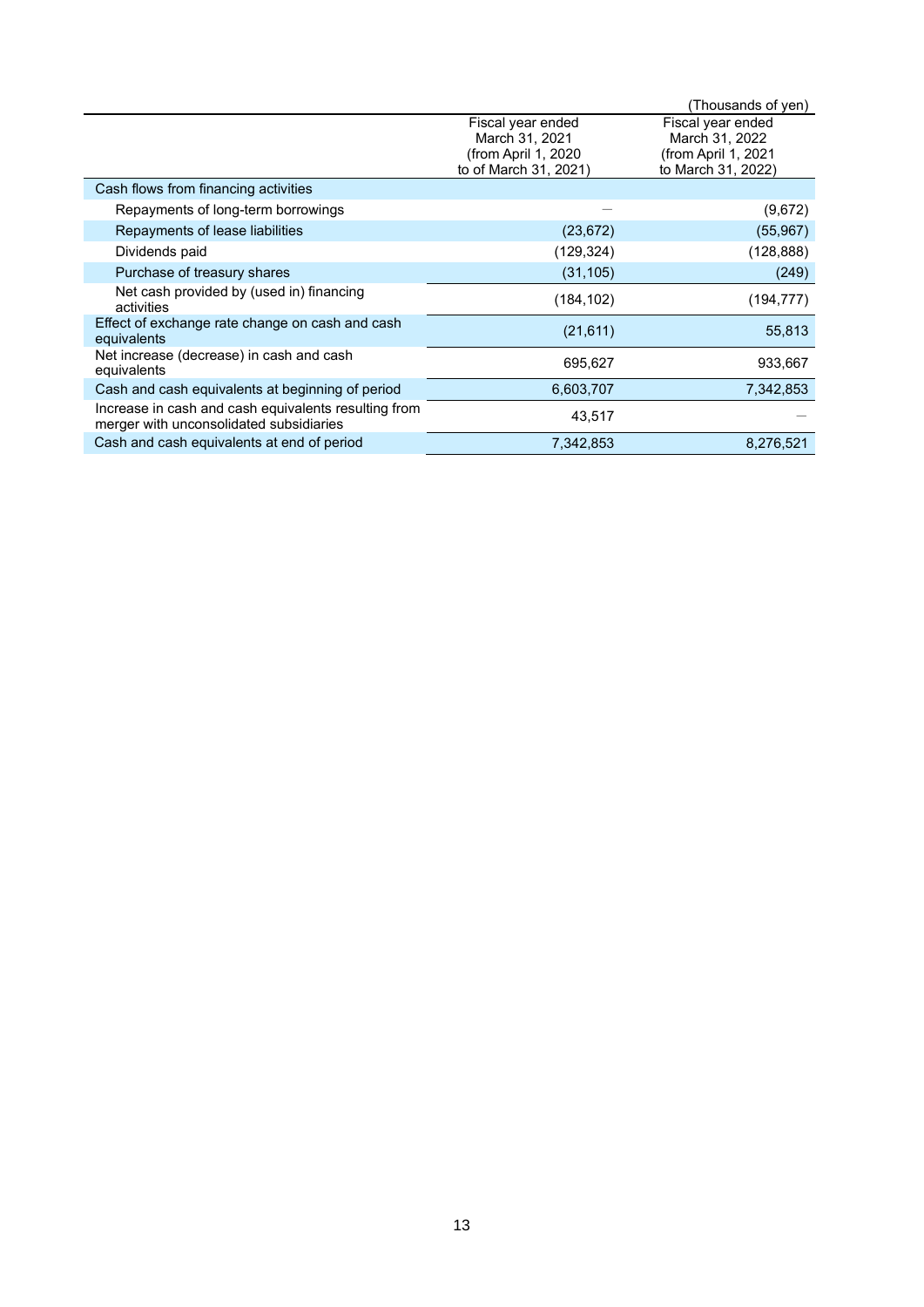## (5) Notes to Consolidated Financial Statements

(Notes on Going Concern Assumption) There is no relevant information.

## (Changes in Accounting Policies)

(Application of Accounting Standard for Revenue Recognition, etc.)

We have applied the Accounting Standard for Revenue Recognition (ASBJ Statement No. 29; March 31, 2020) since the beginning of the current consolidated fiscal year. Based on this standard, revenue is recognized at the time the control of promised goods or services is transferred to the customer, and at the amount expected to be received in exchange for such goods or services.

The application of the Accounting Standard for Revenue Recognition, etc. does not affect our earnings results or segment information.

The application of the standard is in line with the transitional treatment stipulated in the proviso of Paragraph 84 of the Accounting Standard for Revenue Recognition. It has no impact on the balance of retained earnings at the beginning of the consolidated fiscal year.

Furthermore, as allowed by the transitional treatment stipulated in Article 89-3 of the Accounting Standard for Revenue Recognition, notes to revenue recognition for the previous fiscal year have not been described.

(Application of Accounting Standard for Fair Value Measurement)

We have applied the Accounting Standard for Fair Value Measurement (ASBJ Statement No. 30; July 4, 2019) since the beginning of the current consolidated fiscal year. In accordance with the transitional treatment outlined in Paragraph 19 of the said standard and Paragraph 44-2 of the Accounting Standard for Financial Instruments (ASBJ Statement No. 10; July 4, 2019), we have decided to continue to apply the new accounting policies set forth by the Accounting Standard for Fair Value Measurement in the future.

The change has no impact on our consolidated financial statements.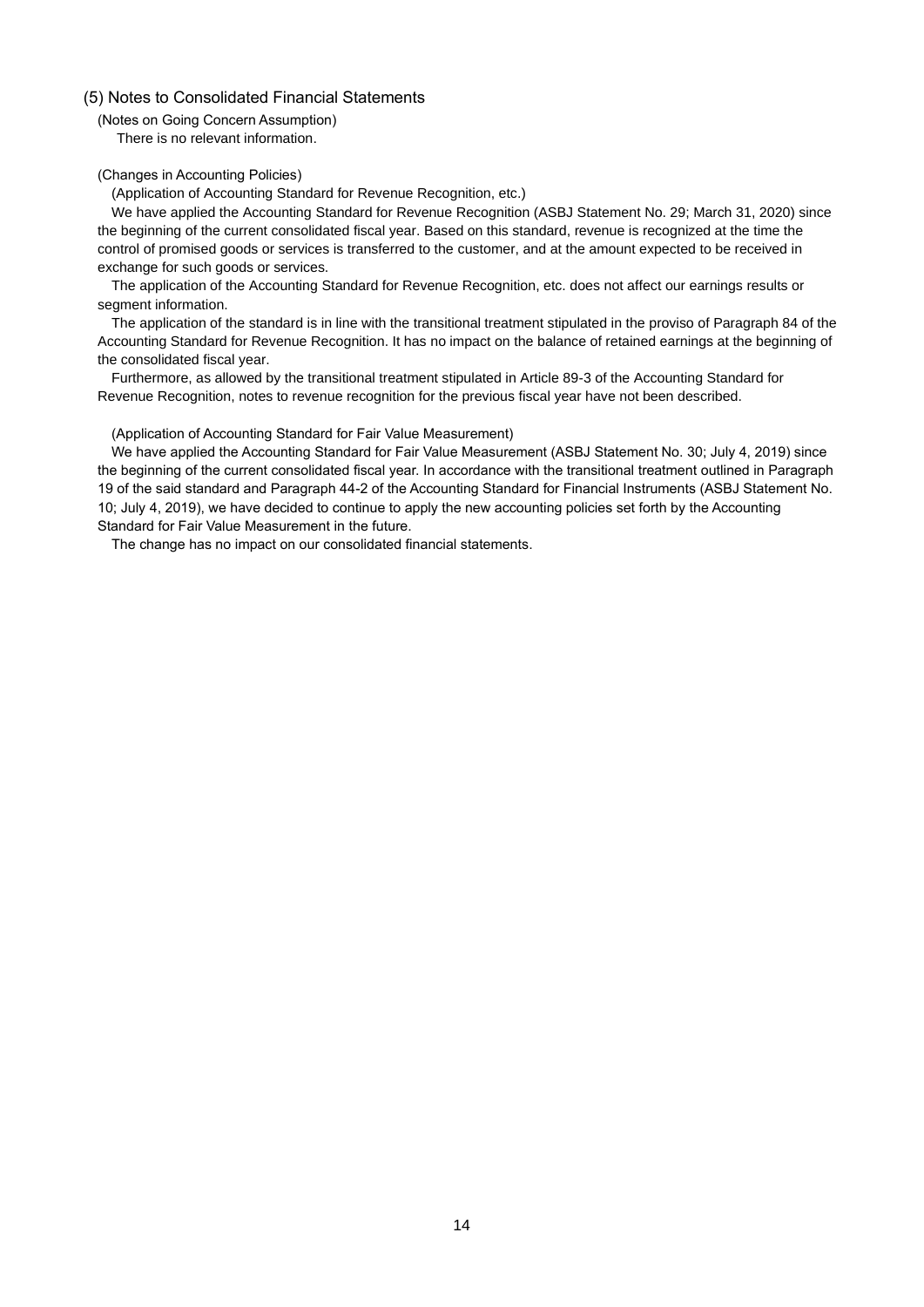(Segment information, etc.)

(Segment information)

Our group operates in a single segment, the cooked-rice processing equipment business, so segment data are omitted.

(Per-share data)

|                                      | Fiscal year ended<br>March 31, 2021<br>(from April1, 2020 to March 31,<br>2021) | Fiscal year ended<br>March 31, 2022<br>(from April1, 2021 to March 31,<br>2022) |  |  |
|--------------------------------------|---------------------------------------------------------------------------------|---------------------------------------------------------------------------------|--|--|
| Shareholders' equity per share (yen) | 1.890.64                                                                        | 2,051.63                                                                        |  |  |
| Earnings per share (yen)             | 105.76                                                                          | 165.92                                                                          |  |  |

Notes: 1. Diluted EPS is omitted because there are no dilutive shares outstanding. 2. The basis for calculating earnings per share is as follows.

Fiscal year ended March 31, 2021 (from April1, 2020 to March 31, 2021) Fiscal year ended March 31, 2022 (from April1, 2021 to March 31, 2022) Earnings per share (yen) Profit attributable to owners of parent (thousands of yen) 683,399 1,070,143 Profit not attributable to shareholders of common stock (thousands of yen) Profit attributable to shareholders of common stock of parent (thousands of yen) by the parent (thousands of yen) by the parent (thousands of yen) Average number of shares of common stock during 6,461,987 6,449,859<br>period

(Subsequent Material Events)

There is no relevant information.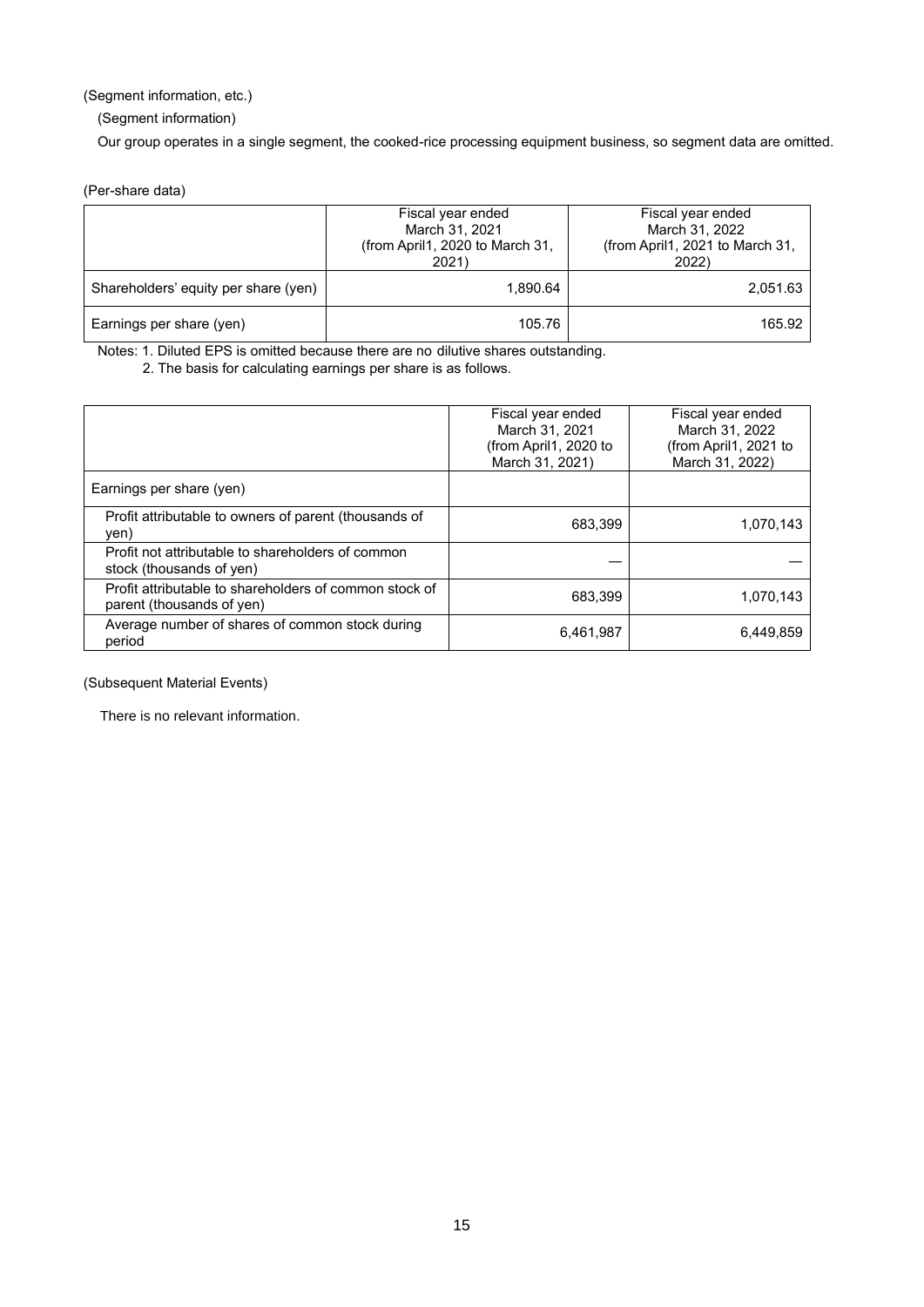# 4. Other

(1) Changes in directors and corporate auditors

At its meeting held on April 14, 2022, the Board of Directors of Suzumo Machinery unofficially decided to make the following changes to our directors and corporate auditors. The changes will be officially decided after approval at the Annual General Meeting of Shareholders scheduled for June 25, 2022.

1. Candidates for director (effective June 25, 2022)

| Name              | Current position                                      | New position    |
|-------------------|-------------------------------------------------------|-----------------|
| Minako Suzuki     | Representative director,<br>President                 | (Reappointment) |
| Toru Taniguchi    | Director, Senior Managing<br><b>Executive Officer</b> | (Reappointment) |
| Masami Takahashi  | Outside director                                      | (Reappointment) |
| Akio Takahashi    | Outside director                                      | (Reappointment) |
| Yasushi Hashimoto | Outside director                                      | (Reappointment) |

The changes in the five candidates for director are due to the expiry of their terms of office (the Company plans to reappoint them).

## 2. Changes to corporate auditors (effective June 25, 2022)

## (1) Names and positions of candidates for auditor

| Name               | Current position     | New position                                     |
|--------------------|----------------------|--------------------------------------------------|
| Jun Kono           | Head of audit office | Full-time corporate auditor<br>(new appointment) |
| Takamasa Nakashima |                      | Outside corporate auditor<br>(new appointment)   |

### (2) Names and positions of retiring corporate auditors

| Name           | Current position          |
|----------------|---------------------------|
| Kazhiko Segawa | Outside corporate auditor |
|                | (full-time)               |
| Kimioki Usa    | Outside corporate auditor |